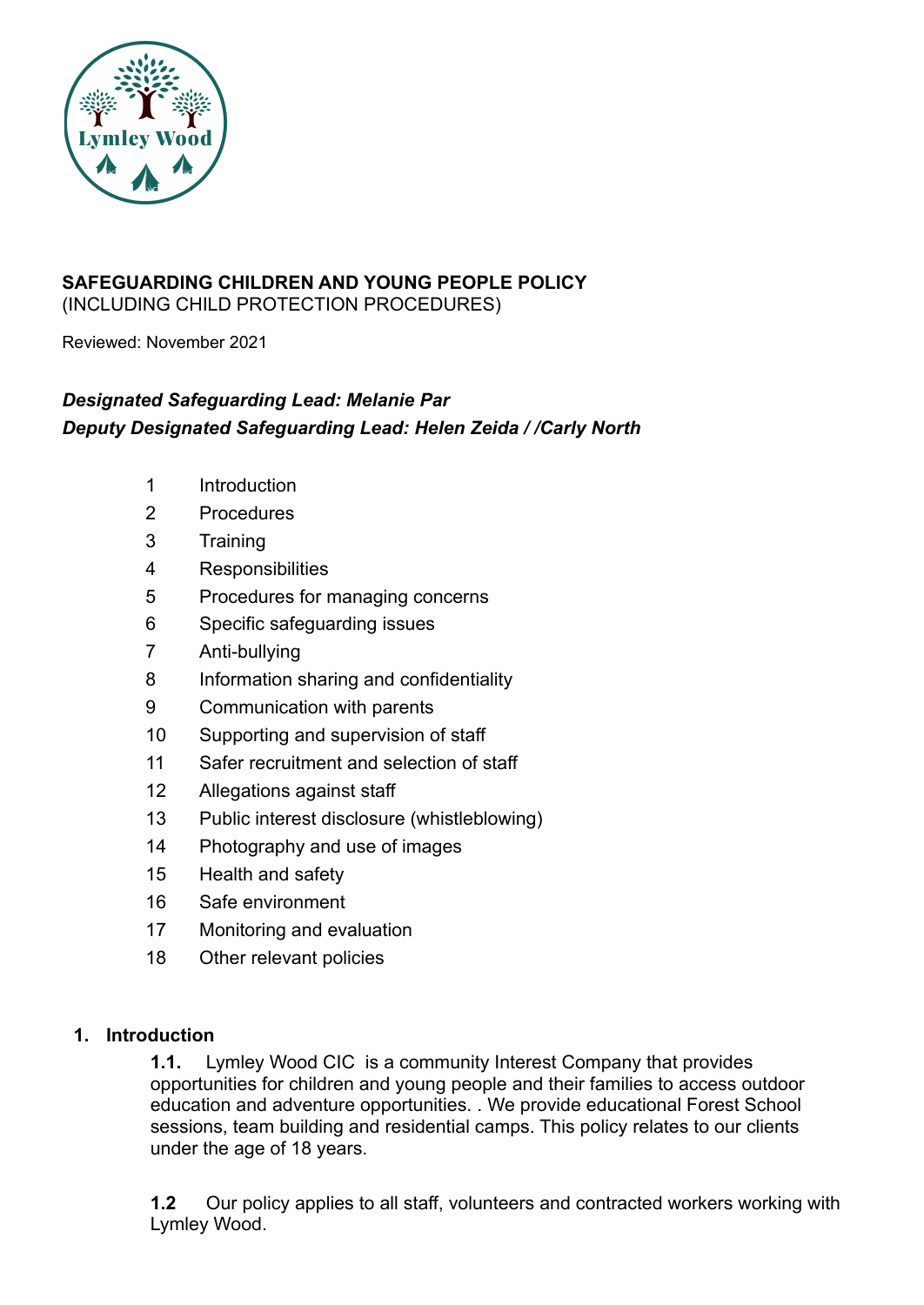**1.3** It is vital to remember that children are considered to be unable to keep themselves safe and make good decisions about their welfare so Lymley Wood staff have a responsibility to act on their behalf if they have any such concerns. Lymley Wod staff do not need parental consent to refer a child regarding a safeguarding matter but it is better to have their consent. In any instance of concern it is advised to contact social care by telephone immediately, and to follow up any such contact with the formality of a written referral (See Section 5).

- **1.4** This policy has been drawn up on the basis of law and guidance that seeks to protect children listed as follows:
	- Children's Act 1989
	- United Convention of the Rights of the Child1991
	- Data Protection Act 1998
	- Human Rights Act 1998
	- Sexual Offences Act 2003
	- Children Act 2004
	- Safeguarding Vulnerable Groups Act 2006
	- **Protection of Freedoms Act 2012**
	- Children and Families Act 2014
	- Special Educational Needs and Disability (SEND) Code of Practice 0-25 yrs – 2014
	- Working Together to Safeguard Children 2018
- **1.5** This policy should be read alongside our policies and procedures:
	- Code of Conduct for Staff and Volunteers
	- Health and Safety
	- Lone Working
	- Whistleblowing
	- Anti-bullying
	- Behaviour and Communication policy
	- Safer recruitment
- **1.6** Lymley Wood (LW) fully recognises its moral and statutory responsibilities for safeguarding and promoting the welfare of its clients. All children and young people will have the same protection regardless of age, disability, gender reassignment, race, religion or belief, sex or sexual orientation. LW is committed to anti-discriminatory practice and explicitly recognises the additional needs of children from minority ethnic groups and disabled children and the barriers they may face, especially around communication. We will work in partnership with children, young people, parents, carers and other agencies to promote young people's welfare.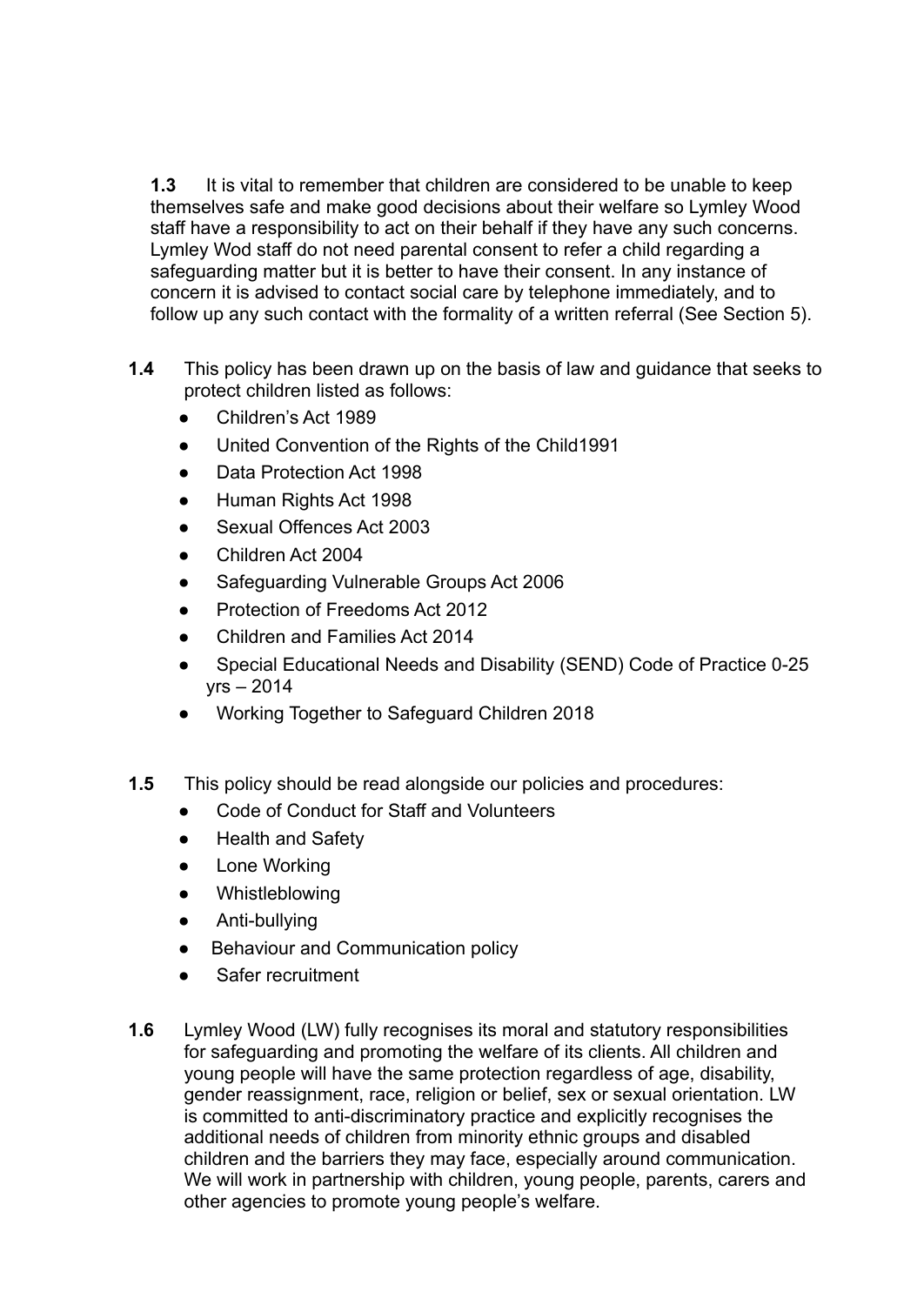- **1.7** There are four main elements to our policy:
	- Ensuring we practice safer recruitment in checking the suitability of staff who work directly with our clients:
	- Raising awareness of child protection issues and equipping our staff with the skills needed to keep them safe;
	- Developing and then implementing procedures for identifying and reporting cases, or suspected cases, of abuse;
	- Establishing a safe environment in which clients can benefit from our services.
- **1.8** We recognise that because of the day-to-day contact many of our staff have with our clients, they are well placed to identify concerns early and to observe the outward signs of abuse. LW will therefore:
	- Establish and maintain an environment where clients feel safe, secure, valued and respected and are encouraged to talk, believing they will be listened to;
	- Ensure clients know that there are LW staff whom they can approach if they are worried;
	- Ensure any concerns staff have over the safety of a client at home, in school or in the community are raised with the appropriate colleague/s.

#### **2 Procedures**

- **2.1** We will follow the Pan Sussex Safeguarding Children Board Procedures (<https://sussexchildprotection.procedures.org.uk/>). We will ensure that all children who access our service have the same level of protection as everyone else and that we will report and refer any concerns appropriately and in a timely fashion.
- **2.2** Lymley Wood will:
	- Value our clients, listen to and respect them
	- Ensure it has a nominated Designated Safeguarding Lead (DSL) who has received appropriate training and support for this role
	- Ensure it has a DDSL (Deputy Designated Safeguarding Lead)
	- Ensure every member of staff and trustees knows the name of the DSL and DDSL and understands their roles;
	- Ensure that the DSL and/or DDSL is always available to speak to during office hours and has made adequate and appropriate cover arrangements for any out of hours activities;
	- Ensure all staff understand their responsibilities in being alert to the signs of abuse and neglect, including the specific issues of Female Genital Mutilation (FGM), Child Criminal and Sexual Exploitation (CCSE), Children Missing Education (CME), Radicalisation and Extremism (Prevent) and Sexual Violence & Sexual Harassment, and maintain an attitude of 'it could happen here';
	- Ensure all staff understand their responsibility for referring any concerns to the DSL/ DDSL in a timely manner and are aware that they may raise concerns directly with Social Care Services if they believe their concerns have not been listened to or acted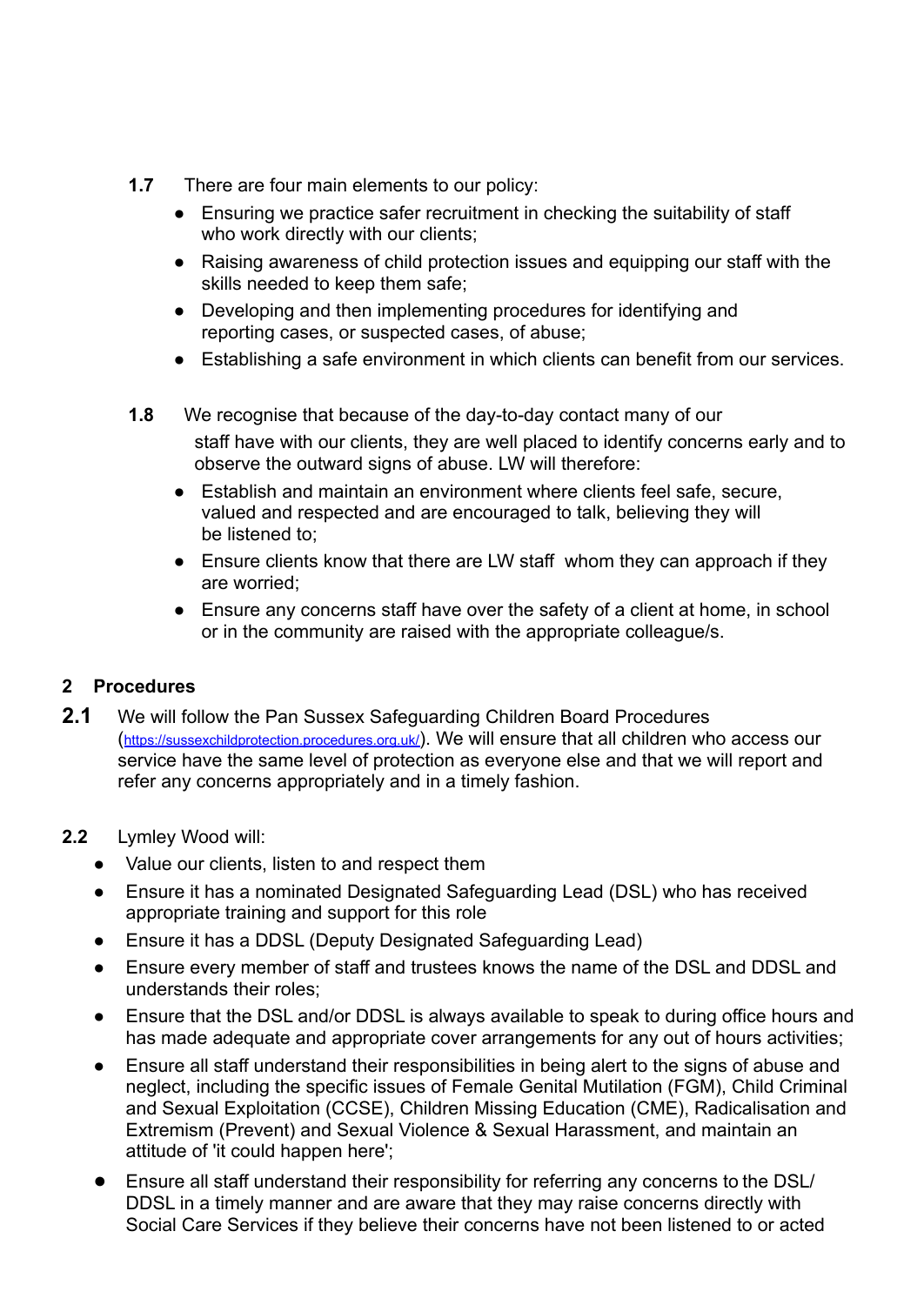upon;

- Ensure that third parties organising activities for clients are aware of, and understand the need for compliance with Lymley Wood child protection and safeguarding guidelines and procedures;
- Ensure that the duty of care towards its clients and staff is promoted by raising awareness of illegal, unsafe and unwise behaviour and assist staff to monitor their own standards and practice;
- Ensure that all staff feel able to raise concerns about poor or unsafe practice and are aware of whistleblowing procedures and helplines;
- Be aware of and follow procedures set out by the DfE and the PSSCB where an allegation of abuse is made against a member of staff, including making a referral to the Local Authority Designated Officer (LADO);
- Operate safer recruitment practice, ensuring that at least one member on every recruitment panel has completed safer recruitment training.
- **2.3** Our procedures will be regularly reviewed and updated at least annually unless an incident or new legislation or guidance requires the need for an interim review. We recognise the expertise our staff builds by undertaking safeguarding training and managing safeguarding concerns on a daily basis. We therefore invite staff to contribute to and shape this policy and associated safeguarding arrangements.

## **3 Training**

- **3.1** When staff join Lymley Wood they will be informed of the safeguarding children and young adults arrangements in place. They will be given a copy of this policy including its Appendices, informed of who the DSL is, who acts in their absence and what this role includes.
- **3.2** All staff will receive induction in safeguarding children. The induction programme will include basic child protection/ safeguarding information relating to signs and symptoms of abuse, how to manage a disclosure from a client, when and how to record a concern about the welfare of a client and advice on safe working practice.
- **3.3** In addition, staff will receive safeguarding and child protection updates from the DSL as required, but at least annually.
- **3.4** Safeguarding training will be undertaken every two years.

## **4 Responsibilities**

- **4.1** The Designated Safeguarding Lead
	- the DSL takes lead responsibility for safeguarding and child protection and does not delegate this responsibility;
	- the DSL and DDSL roles are explicit in the role holders' job descriptions;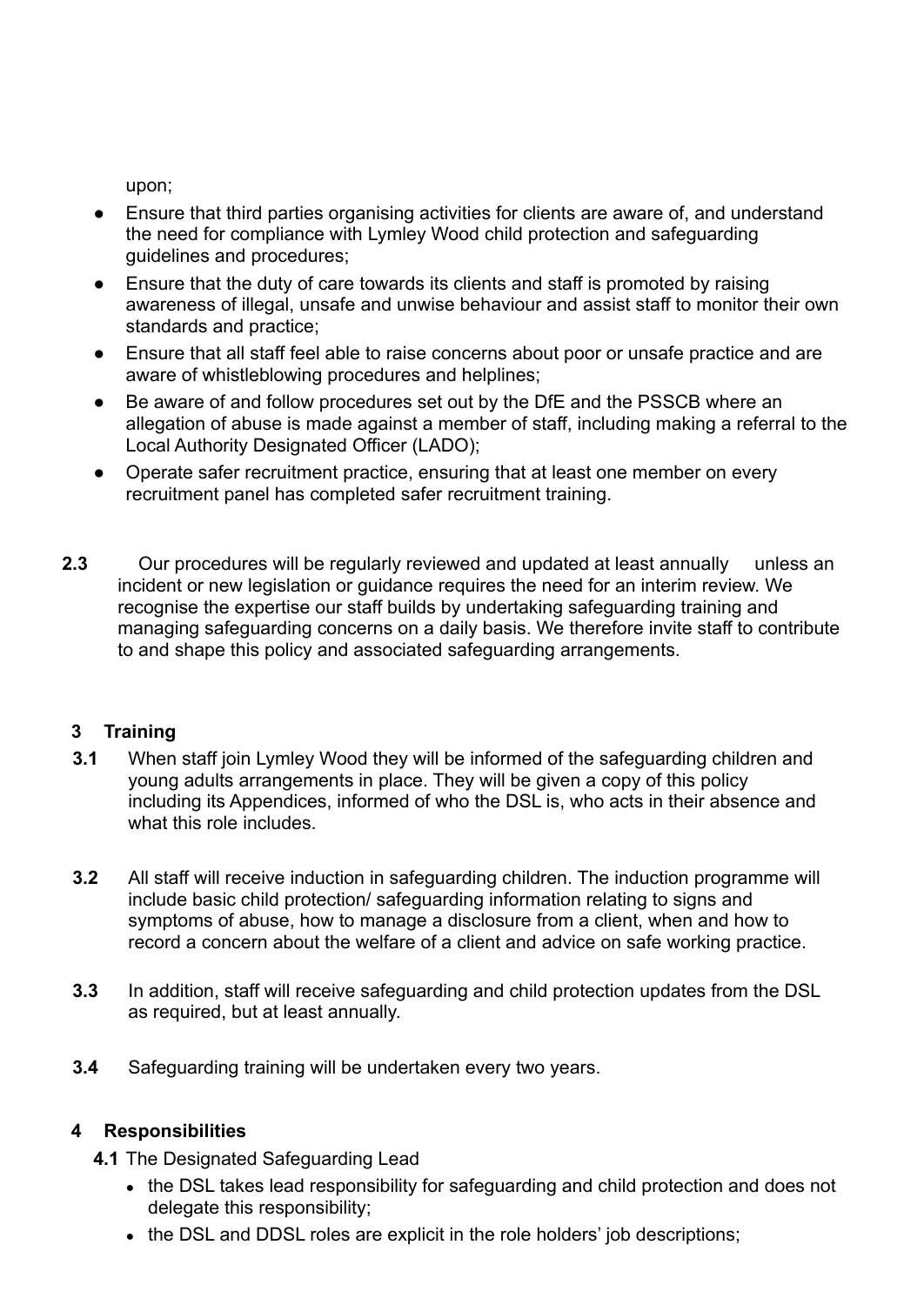- safeguarding policies and procedures are in place, available to parents on the LW website or by other means and reviewed at least annually;
- an annual report on the effectiveness of LW safeguarding procedures is presented to the Directors
- it complies with all legislative duties, including the duty to report suspected or known cases of FGM and the duty to prevent young people from being drawn into terrorism.

#### **4.2** The Director will ensure that:

- The Safeguarding policies and procedures are fully implemented and followed by all staff;
- Sufficient funding, support, time and resources are allocated to enable the DSL and other staff to discharge their responsibilities with regard to child protection;
- All staff feel able to raise concerns about poor or unsafe practice and that these are handled sensitively and in accordance with the whistleblowing procedures;
- All allegations of abuse against staff are reported to the LADO in a timely manner.
- **4.3** The DSL will coordinate action on safeguarding and promoting the welfare of children and young adults within the Lymley Wood setting. The DSL is responsible for:
	- Organising safeguarding induction training for all newly appointed staff, whole staff training, refreshed at least every 3 years with annual updates as required;
	- Undertaking an annual audit of safeguarding procedures;
	- Making use of the Levels of Need guidance when making a decision about whether or not the threshold for Early Help or Children's Social Care intervention is met;
	- Referring a child to the Front Door for Families (Brighton & Hove)/ MASH (West Sussex) or SPOA (East Sussex), when there are concerns about possible abuse and neglect;
	- Liaising with the Director to ensure she is informed of all child protection issues, especially on-going enquiries under section 47 of the Children Act 1989 and police investigations;
	- Liaising with other staff on matters of safety and safeguarding and when deciding whether to make a referral by liaising with relevant agencies;
	- Keeping written records of concerns about children and young adults, including the use of body maps, even where there is no need to refer the matter immediately;
	- Ensuring all safeguarding records are kept securely, separate from the main client folder, and in locked/password protected locations;
	- Acting as a source of support, advice and expertise for all staff.

#### **5 Procedures for Managing Concerns**

- **5.1** Where we identify children and families in need of support, we will carry out our responsibilities in accordance with the Pan Sussex Safeguarding Children Procedures. In the first instance the DSL will contact the relevant local children's safeguarding board/ social services team linked to the particular child's local authority
- **5.2** Brighton & Hove Child Protection concerns should be directed to the MASH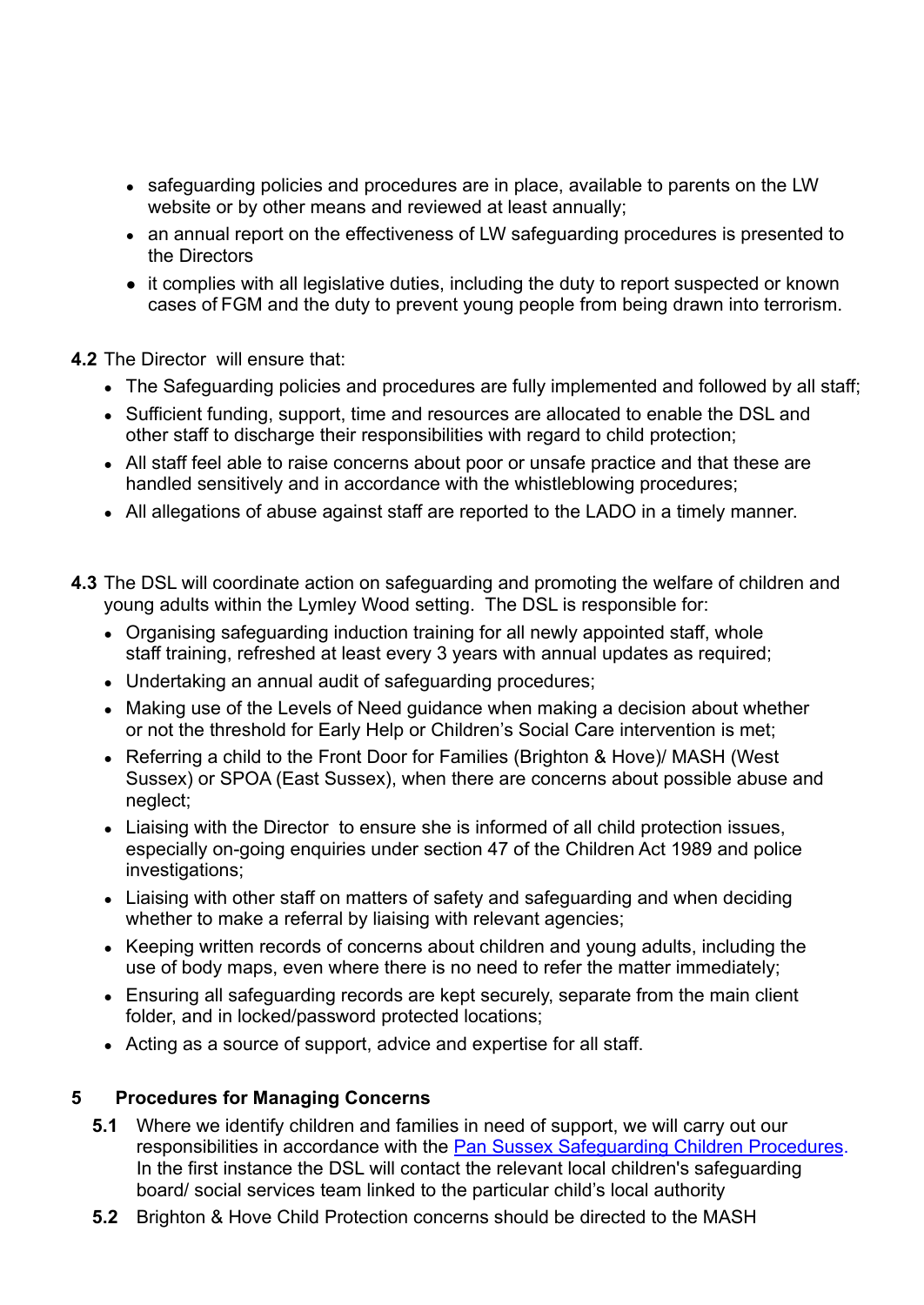(Multi-Agency Safeguarding Hub); East Sussex concerns should be directed to the SPOA (Single Point of Access); and West Sussex concerns should be directed to FDF (Front Door for Families). Appendix 1. Staff are advised to maintain an attitude of '*it could happen'* where safeguarding is concerned. When concerned about the welfare of a client, staff should always act in the interests of the client and have a responsibility to take action as outlined in this policy. They should not assume that a colleague or another professional will take action and share information that might be critical in keeping clients safe.

- **5.3** All staff are encouraged to report any concerns that they have and not see these as insignificant. On occasions, a referral is justified by a single incident such as an injury or disclosure of abuse. More often however, concerns accumulate over a period of time and are evidenced by building up a picture of harm over time; this is particularly true in cases of emotional abuse and neglect. In these circumstances, it is crucial that staff record and pass on concerns in accordance with this policy to allow the DSL to build up a picture and access support for the client at the earliest opportunity. A reliance on memory without accurate and contemporaneous records of concern could lead to a failure to protect.
- **5.4** Any member of staff receiving a disclosure of abuse from a client, or noticing signs or symptoms of possible abuse, will make notes as soon as possible (within the hour, if possible) writing down exactly what was said, using the child's own words as far as possible. All notes should be timed, dated and signed, with their name printed alongside the signature. Concerns should be recorded on the "Record of Concern Form" which can be found in Company Shared/ Safeguarding/ Record of Concern Form and seen in Appendix 2.
- **5.5** Once completed the form should be emailed to the DSL or in their absence the DDSL immediately. Wherever possible it is advisable that the member of staff should talk to the DSL/ DDSL as soon as the concern is raised. The form will be saved in the Safeguarding File on Company Shared in a folder with restricted access only to the DSL/ DDSL.
- **5.6** It is *not* the responsibility of Lymley Wood staff to investigate welfare concerns or determine the truth of any disclosure or allegation. All staff, however, have a duty to recognise concerns and pass the information on in accordance with the procedures outlined in this policy.
- **5.7** The Designated Safeguarding Lead (DSL) should be used as a first point of contact for concerns and queries regarding any safeguarding concern. Any member of staff or visitor to LW who receives a disclosure of abuse or suspects that a child/ young person is at risk of harm must report it immediately to the DSL or, if unavailable, to the DDSL. In the absence of any of the above, the matter should be brought to the attention of the most senior member of staff.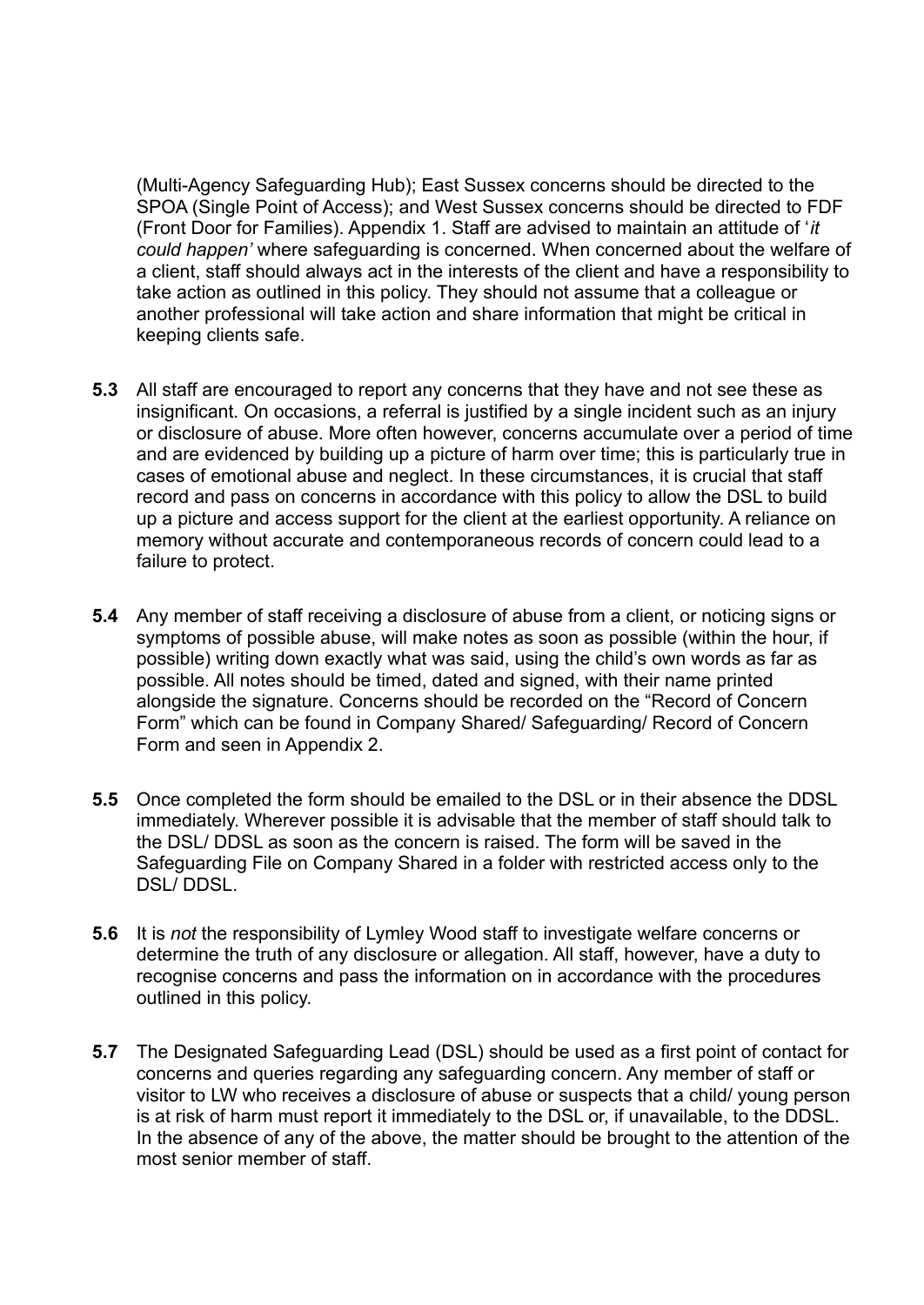### **5.8 Raising a safeguarding concern**

Anybody can raise a safeguarding concern for a child.

#### **What is a safeguarding concern?**

A 'safeguarding concern' is when any person has a reasonable cause to believe that:

- a child has needs for care and support and,
- may be experiencing, or is at risk of abuse or neglect and,
- is unable to protect themselves from that abuse or neglect.

If on the basis of the presenting information available, it appears that these stages are met then a safeguarding concern should always be raised with the local authority. In an emergency, the emergency services should be contacted.

Whenever there is information which indicates that a child may be, or is, at risk of experiencing abuse, neglect or exploitation, this should be shared with the local authority even when it is also shared with other agencies that may need to be advised, such as the Care Quality Commission or the police.

Where possible and safe to do so, the person contacting the local authority about a safeguarding concern would have had a conversation with child and their parent/ carer regarding their consent, views and wishes.

The exception to this could be if the person contacting the local authority was unable to have a conversation because of concerns that it would have increased the risk for the child.

#### **Remember!**

- You may not be the only person who has noticed or experienced abuse or neglect.
- There could be lots of people who have 'low-level' concerns about the same thing but if you do not pass the information on it cannot be addressed.
- Even if it has not affected you, or someone you know directly, it could be affecting someone else who may not be able, or in a position, to say something about it.
- Abuse and neglect does not just appear from nowhere. Sharing information before something becomes abuse or neglect is really important – do not think you are making a fuss about nothing!

#### **Flow Chart for Raising a Safeguarding Concern**

#### **5.9 Immediate actions to be considered by the person raising the concern**

- Make an evaluation of any risks and take steps to ensure that the child or others are not in immediate danger. Ensure that other people are also not in danger.
- If a crime is in progress, or life is at risk, dial emergency services on 999.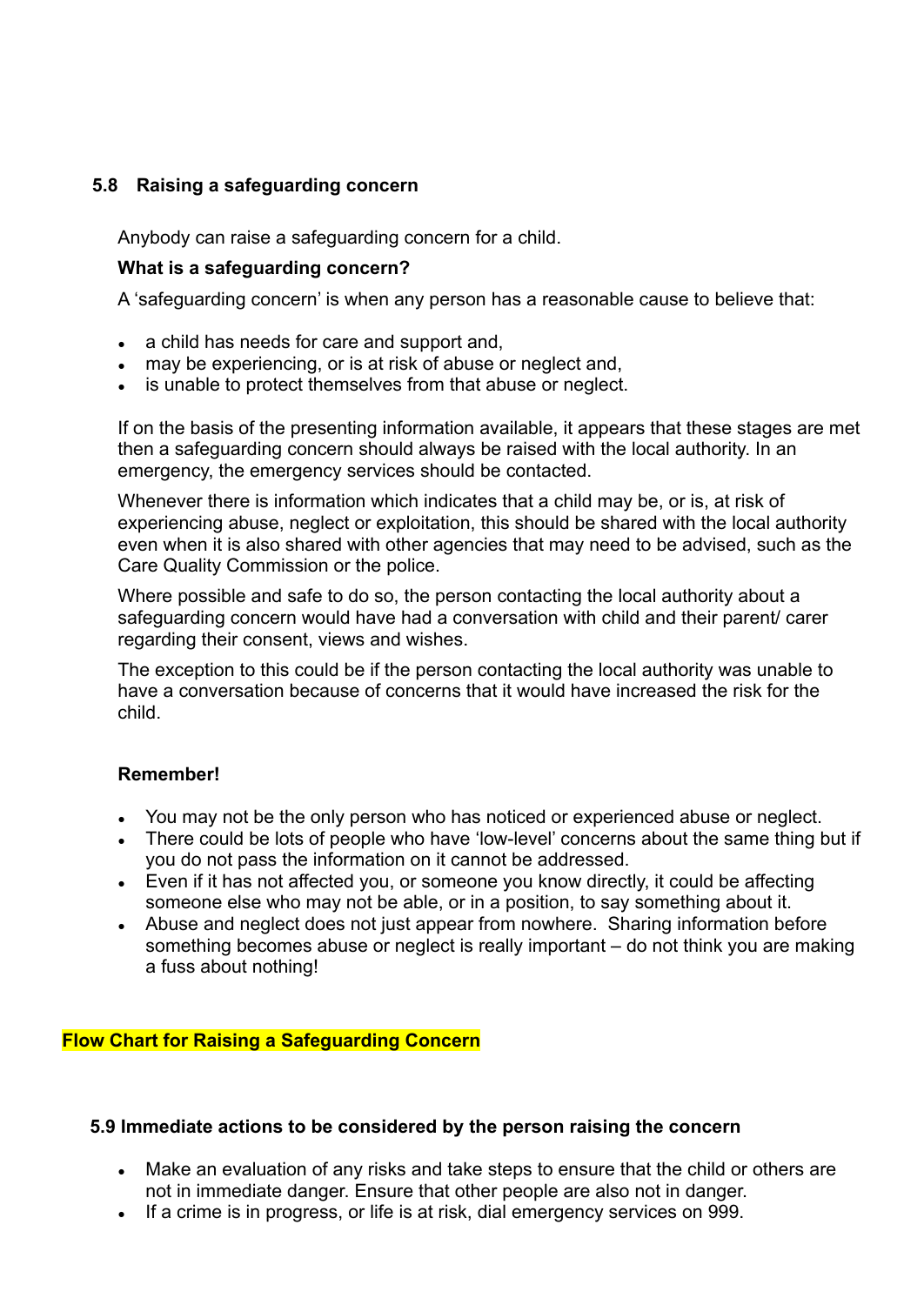- Safeguard any potential evidence. Do not tamper with, clean up or move any potential evidence if a crime is suspected. Expert advice may be needed from the police.
- If you believe a crime has been committed, contact the police and then contact Children's Services.
- Contact Children's Services if a child is at risk.
- If you are a member of staff, inform your manager, unless your manager is implicated, then talk to an appropriate independent manager.
- Record any information received and all actions taken.

#### **5.10 Good practice guidance to disclosure**

Talk with the child as soon as possible unless this would put them, others or you at risk.

- Speak in a private and safe place.
- Accept what they say without judgement.
- Don't 'interview' the child just gather information to establish the basic facts. This will help when you inform Children's Social Services or the police.
- Never promise the child that you'll keep what they tell you confidential; explain who you will tell and why.
- Explain to the child how they will be involved and kept informed.
- Provide information and advice on keeping safe and the safeguarding process.
- Keep an accurate record of your conversations, and actions or decisions taken by you and others.
- 5.11 Following receipt of any information raising concern, the DSL will consider what action to take and seek advice as required. All information and actions taken, including the reasons for any decisions made, will be fully documented.
- 5.12 If, at any point, there is a risk of immediate serious harm to a child a referral should be made to Children's Services immediately. Anybody can make a referral. If the child's situation does not appear to be improving, the staff member with concerns should press for reconsideration by raising concerns again with the DSL/ Executive Manager. Concerns should always lead to help for the child/ young person at some point.

 $\Box$ 

- 5.13 Staff should always follow the reporting procedures outlined in this policy in the first instance. However, they may also share information directly with Children's Services, or the police if:
	- 5.13.1 the situation is an emergency and the DSL and the deputy are both unavailable;
	- 5.13.2 they are convinced that a direct report is the only way to ensure the child/ young person's safety.
- 5.14 Any member of staff who does not feel that concerns about a child/ young person have been responded to appropriately and in accordance with the procedures outlined in this policy, should raise their concerns with the Safeguarding Trustee. If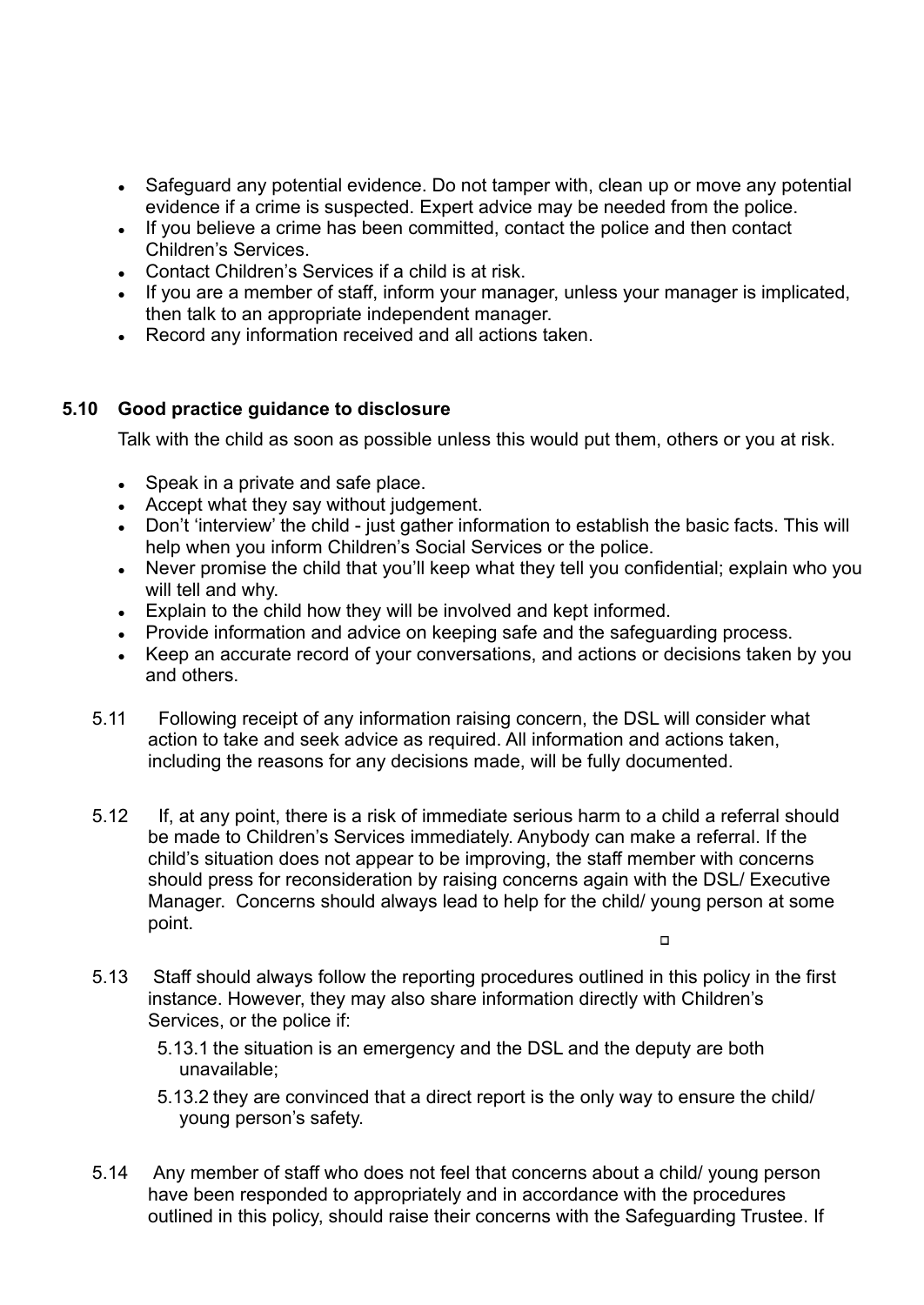any member of staff does not feel the situation has been addressed appropriately at this point, they should contact Children's Services directly with their concerns.

## **6 Specific Safeguarding Issues For detailed explanations refer to Appendix 3**

- Emotional abuse
- Neglect
- Physical abuse
- Sexual abuse
- Sexual abuse by young people
- Sexting
- Child Sexual Exploitation (CSE)
- Child Criminal Exploitation County Lines
- Domestic abuse
- 'Honour Based' Violence and Female Genital Mutilation (FGM)/ Forced Marriage
- Radicalisation and Extremism
- Repeated racist incidents or a single serious incident may lead to consideration under child protection/ safeguarding procedures.

## **7 Anti-Bullying**

- **7.1** Our policy on anti-bullying acknowledges that to allow or condone bullying may lead to consideration under child protection procedures. All incidences of bullying, including cyber-bullying, sexting, racist, homophobic and gender-related bullying will be dealt with in accordance with our anti-bullying policy. We recognise that our clients are more susceptible to being bullied.
- **7.2** We recognise that there will be occasions when bullying incidents will fall within child protection procedures or may be deemed criminal activity and that it may be necessary to report the concerns to social services or to the Police.

#### **8 Information Sharing & Confidentiality**

- **8.1** Information sharing is vital in identifying and tackling all forms of abuse.
- **8.2** All personal information will be processed fairly and lawfully in line with our duties under the Data Protection Act 2018 and GDPR and will be held safely and securely. However, we recognise that this is not a barrier to sharing information where the failure to do so would result in a child being placed at risk of harm
- **8.3** We recognise that all matters relating to client safeguarding are confidential.
- **8.4** All staff must be aware that they have a professional responsibility to share information with other agencies in order to safeguard clients.
- **8.5** The client's safeguarding file will contain;
	- LW concern form
	- A chronology of incidents and subsequent actions/outcomes.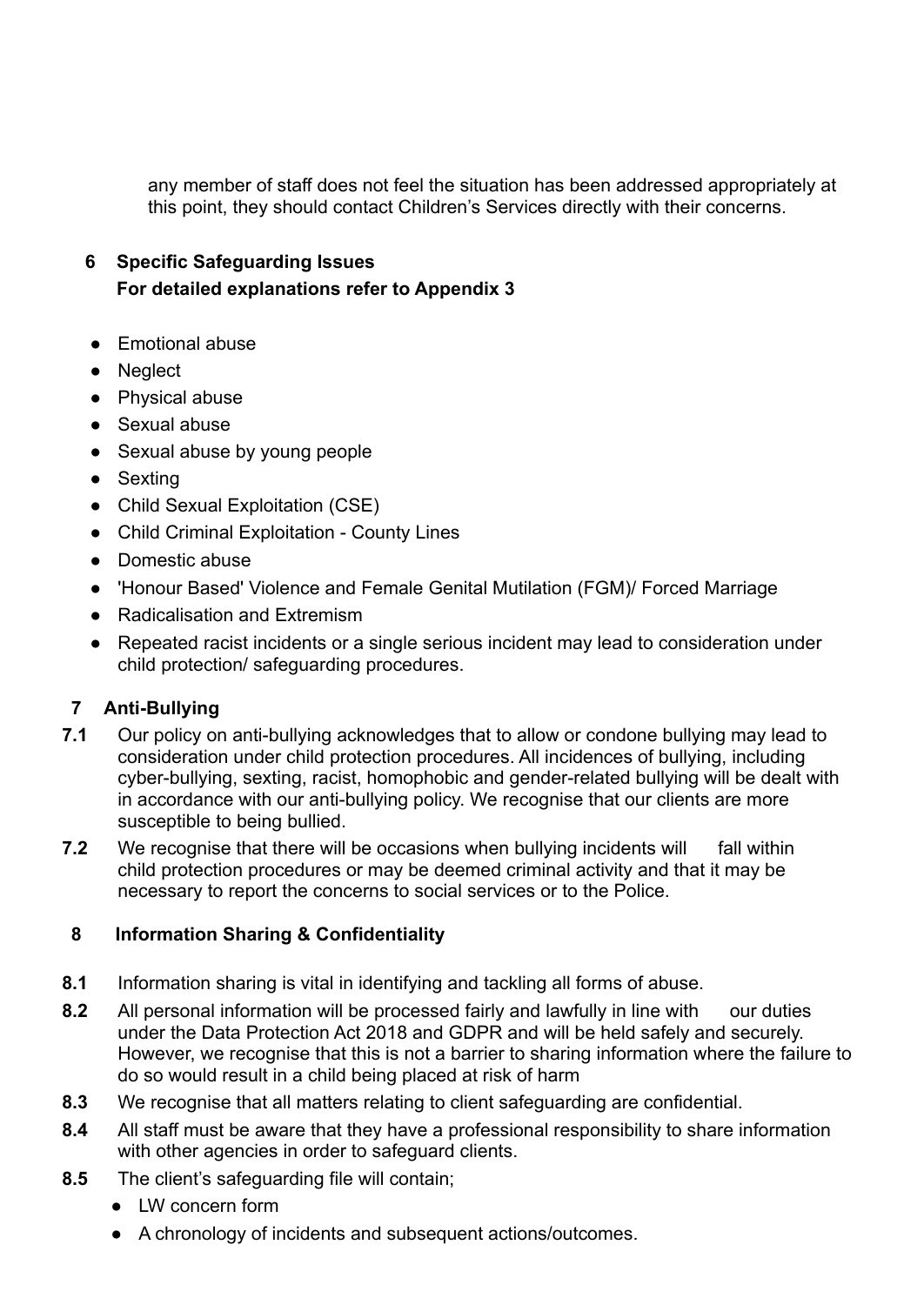- Whether the client is the subject of a child protection plan/ vulnerable adult plan.
- Actual incidents that have occurred.
- Important information linked to the cause of concern.
- Referral records.
- Child protection meeting dates and concerns (if relevant).
- **8.6** When a client about whom concerns have been raised and recorded leaves LW provision, the DSL will consider if it would be appropriate to share information with agencies responsible for the on-going education/ care of the client.

## **9 Communication with Parents**

- **9.1** We recognise that good communication with parents of clients up to the age of 18 is crucial in order to safeguard and promote the welfare of clients effectively.
- **9.2** We will always undertake appropriate discussion with parents prior to involvement of another agency **unless to do so would place the client at further risk of harm or would impede a criminal investigation**.
- **9.3** We will ensure that parents have an understanding of the responsibilities placed on Lymley Wood and staff to safeguard clients and their duty to co-operate with other agencies in this respect.

#### **10 Supporting and Supervision of Staff**

- **10.1** We recognise that staff or volunteers working for Lymley Wood who have become involved with a child who has suffered harm, or appears to be likely to suffer harm, may find the situation stressful and upsetting.
- **10.2** We will support such staff by providing an opportunity to talk through their anxieties with the DSL and to seek further support such as counselling or regular supervision, as appropriate.
- **10.3** In order to reduce the risk of allegations being made against staff, and ensure that staff are competent, confident and safe to work with clients, they will be made aware of safer working practice guidance and will be given opportunities in training to develop their understanding of what constitutes safe and unsafe behaviour.

#### **11 Safer Recruitment and Selection of Staff**

**11.1** The recruitment process is robust in seeking to establish the commitment of candidates to support Lymley woods measures to safeguard clients and to identify, deter or reject people who might pose a risk of harm to clients or are otherwise unsuited to work with them.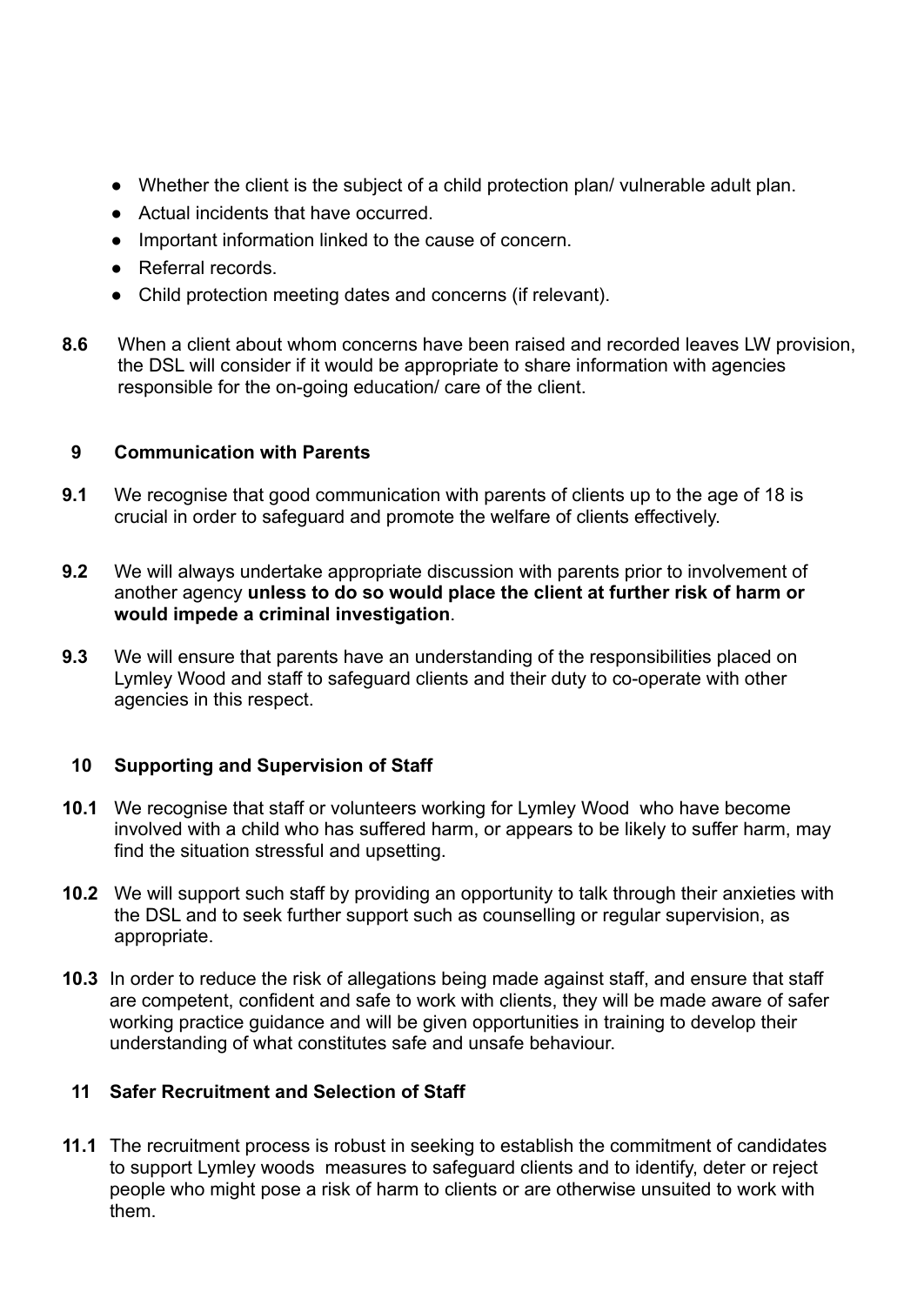- **11.2** References are requested and scrutinised for all candidates prior to interview and any discrepancies or concerns are raised and discussed during interview, including for any volunteers and internal candidates.
- **11.3** Lymley Wood maintains a single central record of recruitment checks for audit purposes.
- **11.4** Any member of staff working in regulated activity prior to receipt of a satisfactory DBS check will not be left unsupervised and will be subject to a risk assessment. The DBS check will be updated every three years.
- **11.5** Volunteers will need to provide a valid enhanced DBS check certificate. Issues within the last 2 years.

#### **12 Allegations Against Staff**

- **12.1** We acknowledge that a client or their parent may make an allegation against a member of staff or volunteer.
- **12.2** The member of staff receiving the allegation will immediately inform the Executive Manager, unless the allegation concerns the Executive Manager, in which case the Designated Trustee will be informed immediately. The allegation will be reported directly to the Local Authority Designated Officer (LADO).
- **12.3** The Executive Manager (or Designated Trustee) will discuss the content of the allegation with LADO, prior to undertaking any investigation.
- 12.4 Lymley Wood will follow the **Pan Sussex Safeguarding Children's Board Procedures** for managing allegations against staff.
- **12.5** The Executive Manager (or Designated Trustee) will be guided by the LADO in all matters relating to the case, including suspension, sharing of information and any follow up investigation.

#### **13 Public Interest Disclosure (Whistleblowing)**

- 13.1 We recognise that clients cannot be expected to raise concerns in an environment where staff fail to do so.
- 13.2 All staff should be aware of their duty to raise concerns, where they exist, about the attitude or actions of colleagues using Lymley Woods confidential Public Interest Disclosure (whistleblowing) policy.

#### **14 Photography and Use of Images (including hand held devices)**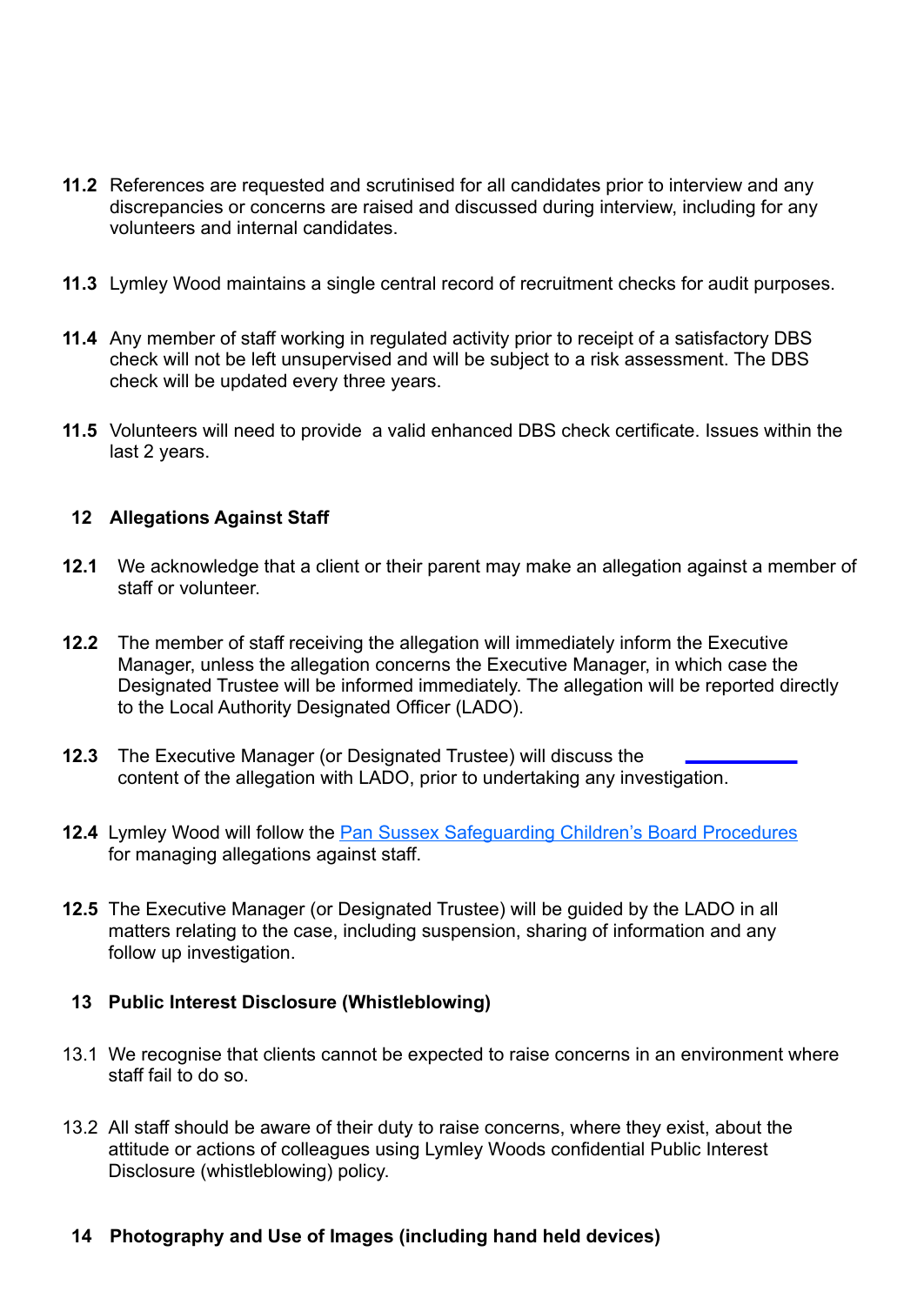- **14.1** The welfare and protection of our clients is paramount and consideration should always be given to whether the use of photography at our social and leisure events will place them at risk. Images may be used to harm clients, for example as a preliminary to 'grooming' or by displaying them inappropriately on the internet, particularly social networking sites.
- **14.2** For this reason, consent is always sought when photographing clients using any means and including iPads, smart phones or cameras. Consent must be sought from those with parental responsibility.
- **14.3** Lymley Wood is a *screen free venue* and all staff, children or adults who engage with the site will be expected to abide by this rule and not to use their devices while working or playing at Lymley Wood.

#### **15 Health & Safety**

**15.1** Our Health & Safety policy, set out in a separate document, reflects the consideration we give to the safeguarding of our clients within the Lymley Wood environment.

#### **16 Safe Environment**

**16.1** Lymley Wood undertakes appropriate risk assessments and checks in respect of all equipment and of the building and grounds in line with local and national guidance and regulations concerning health and safety.

#### **17 Monitoring and Evaluation**

- **17.1** Our Safeguarding policy and procedures will be monitored and evaluated regularly by the DSL and Directors and will include:
	- Discussions with clients and staff:
	- Scrutiny of data and risk assessments;
	- Scrutiny of Trustee minutes:
	- A Safeguarding Matters Annual Report submitted to the AGM by the DSL and DDSL;
	- An update of the Safeguarding Policy every three years.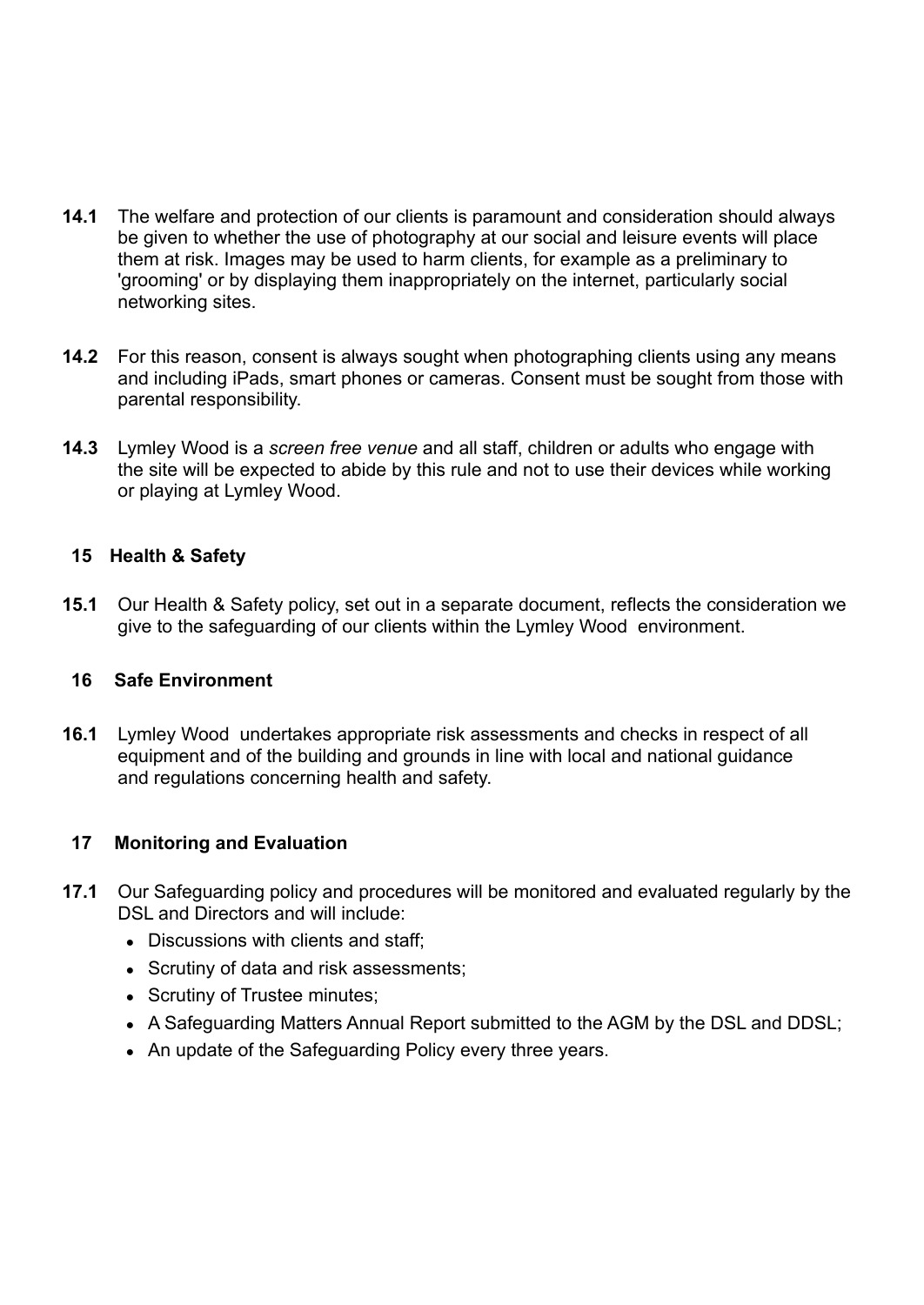# **APPENDIX 1**

# **Lymley Wood - Designated Safeguarding Lead Contact details**

**Melanie Parr - Managing Director Phone 07951 257813 - to be used for all out of hours queries Email [mel@lymleywood.co.uk](mailto:mel@lymleywood.co.uk)**

**Helan Zeida - Director Phone : 07974 207257 Email** [helen@theboostproject.co.uk](mailto:helen@theboostproject.co.uk)

**Carly North - Lead worker Wild Teens Phone : 07828 666958 Email: trailertrash100@gmail.com**

# **Local Contact Details**

## **Child Protection Referrals**

**Brighton & Hove**

Multi Agency Safeguarding Hub (MASH) / Front Door for Families C/O Whitehawk Community Hub and Library 179A Whitehawk Road **Brighton** BN2 5FL Telephone: 01273 290400 Email: [FrontDoorForFamilies@brighton-hove.gcsx.gov.uk](mailto:FrontDoorForFamilies@brighton-hove.gcsx.gov.uk )

Online [Referral](https://www.brighton-hove.gov.uk/content/children-and-education/front-door-families/front-door-families-referral-form-professionals) Form

**East Sussex**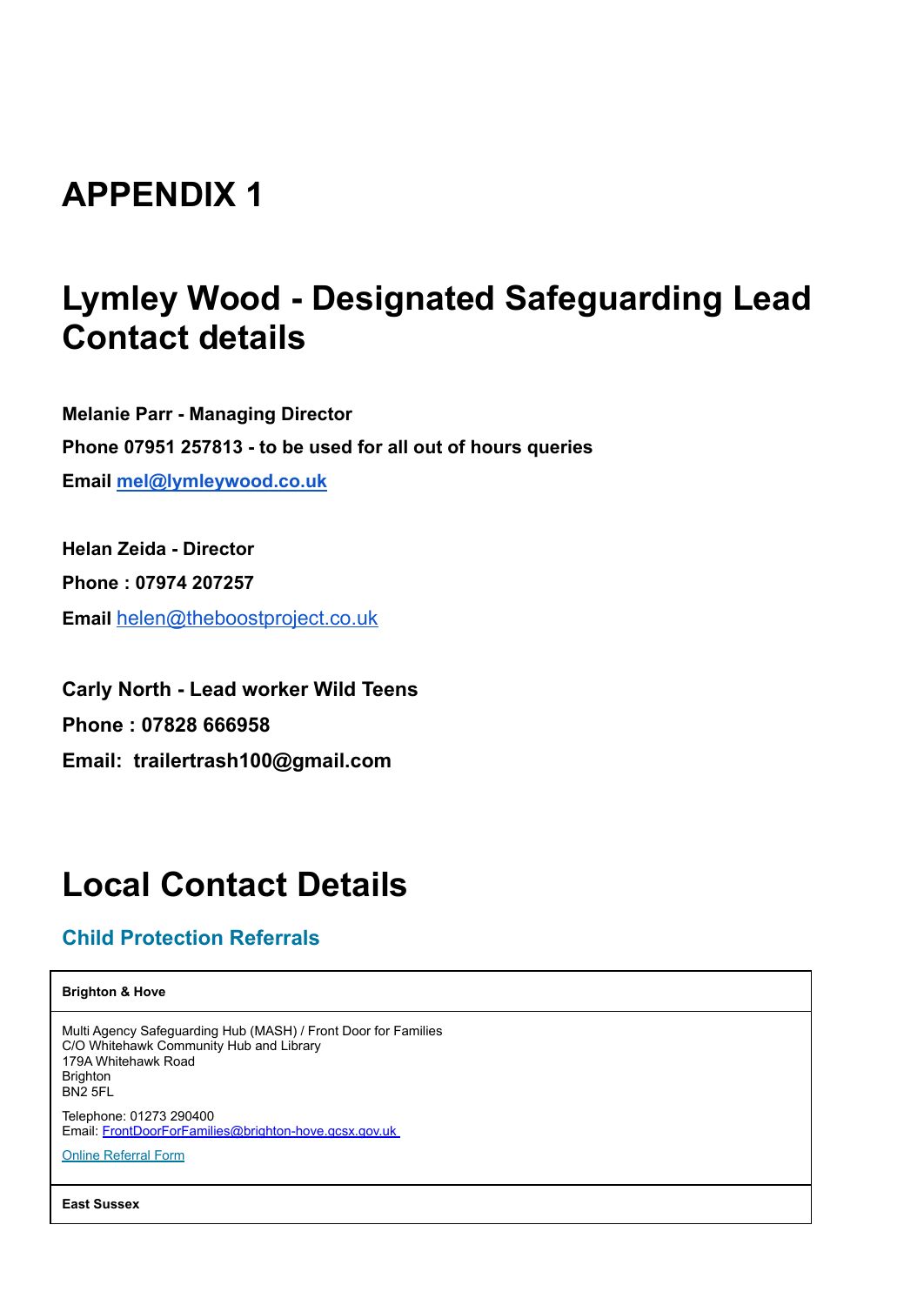Single Point of Advice (SPoA) Mon-Thurs 8.30am-5pm and Fri 8.30am-4.30pm. **Phone**: 01323 464222

Email: 0-19.SPOA@eastsussex.gov.uk or [0-19.SPOA@eastsussex.gcsx.gov.uk](mailto:0-19.SPOA@eastsussex.gcsx.gov.uk)

Out of Hours Social Care Service – Children's services: 01273 335905/6

#### **West Sussex**

MASH: Monday to Friday between 9am-5pm: 01403 229900

At all other times, including nights, weekends and bank holidays, contact the 'out of hours' emergency team: 0330 222 6664

Email: [MASH@westsussex.gcsx.gov.uk](mailto:MASH@westsussex.gcsx.gov.uk)

## **Brighton & Hove Contacts**

| Multi Agency Safeguarding Hub (MASH) / Front Door for Families                                           |
|----------------------------------------------------------------------------------------------------------|
| C/O Whitehawk Community Hub and Library<br>179A Whitehawk Road<br><b>Brighton</b><br>BN <sub>2</sub> 5FL |
| Telephone: 01273 290400<br>Email: FrontDoorForFamilies@brighton-hove.gcsx.gov.uk                         |
| <b>Online Referral Form</b>                                                                              |
| Out of Hours Emergency Duty Service                                                                      |
| Telephone: 01273 335905 or 335906                                                                        |
| Police - Brighton & Hove Safeguarding Investigations Unit                                                |
| Telephone: 101 and ask for Brighton Safeguarding Investigations Unit.                                    |
| Designated Professionals Brighton & Hove                                                                 |
| Designated Doctor, Jamie Carter: 01273 238703                                                            |
| Designated Nurse, Jo Tomlinson: 01273 238703/ 07770 381421                                               |
| Named Dentist, Jennifer Parry: 01273 696955 ext 2452                                                     |
| <b>Local Authority Designated Officer (LADO)</b>                                                         |
| Telephone: 01273 295643                                                                                  |
| Email: darrel.clews@brighton-hove.gcsx.gov.uk                                                            |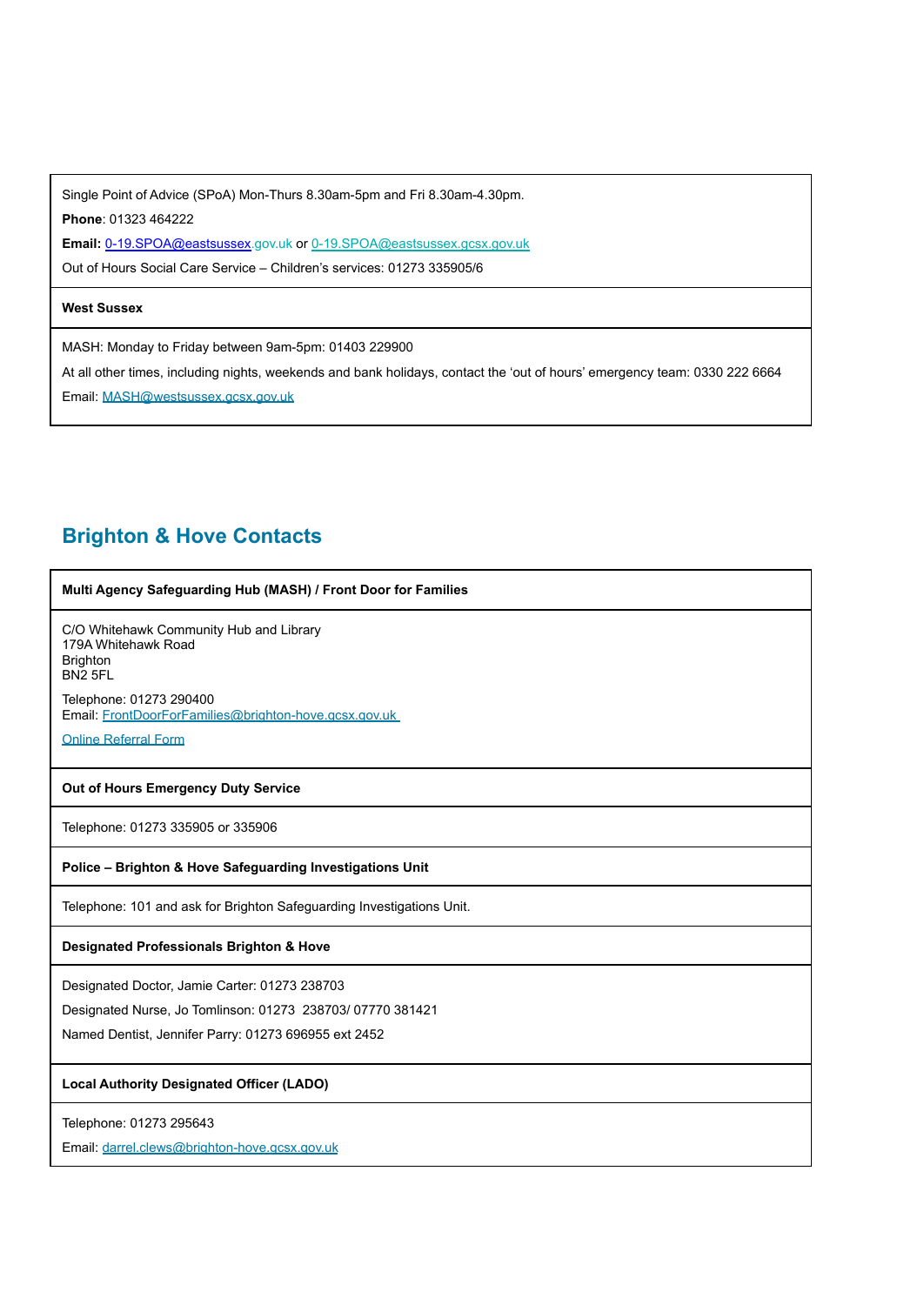## **East Sussex Contacts**

| <b>Children's Social Care</b>                                                                                                                   |
|-------------------------------------------------------------------------------------------------------------------------------------------------|
| Single Point of Advice (SPoA) Mon-Thurs 8.30am-5pm and Fri 8.30am-4.30pm.                                                                       |
| Phone: 01323 464222                                                                                                                             |
| Email: 0-19.SPOA@eastsussex.gov.uk or 0-19.SPOA@eastsussex.gcsx.gov.uk                                                                          |
| Out of Hours Social Care Service - Children's services: 01273 335905/6                                                                          |
| Out of Hours Social Care Service Adult services: 01323 636399                                                                                   |
| Child Protection Plans: 01323 466606                                                                                                            |
| <b>Safeguarding Investigations Unit</b>                                                                                                         |
| For all Safeguarding Investigations Unit, dial 101, and ask for the relevant team – Hastings, Eastbourne, Brighton,<br>Littlehampton or Horsham |
| <b>LSCB Chair</b>                                                                                                                               |
| Reg Hooke – please contact the LSCB Admin, maxine nankervis@eastsussex.gov.uk                                                                   |
| <b>Designated Professionals East Sussex</b>                                                                                                     |
| Designated Doctor Safeguarding Children: 01424 758012                                                                                           |
| Designated Nurse Safeguarding Children: 01424 735664                                                                                            |
| Specialist Practitioner for Child Death: 01273 513441                                                                                           |
| Designated Nurse Looked After Children: 01323 446999                                                                                            |

## **West Sussex Contacts**

#### **Children's Social Care**

#### MASH

Anyone who has concerns about the welfare of a child can contact a single countywide phone number, known as the 'MASH'. Monday to Friday between 9am-5pm: 01403 229900

At all other times, including nights, weekends and bank holidays, contact the 'out of hours' emergency team: 03302226664

Email: [MASH@westsussex.gcsx.gov.uk](mailto:MASH@westsussex.gcsx.gov.uk)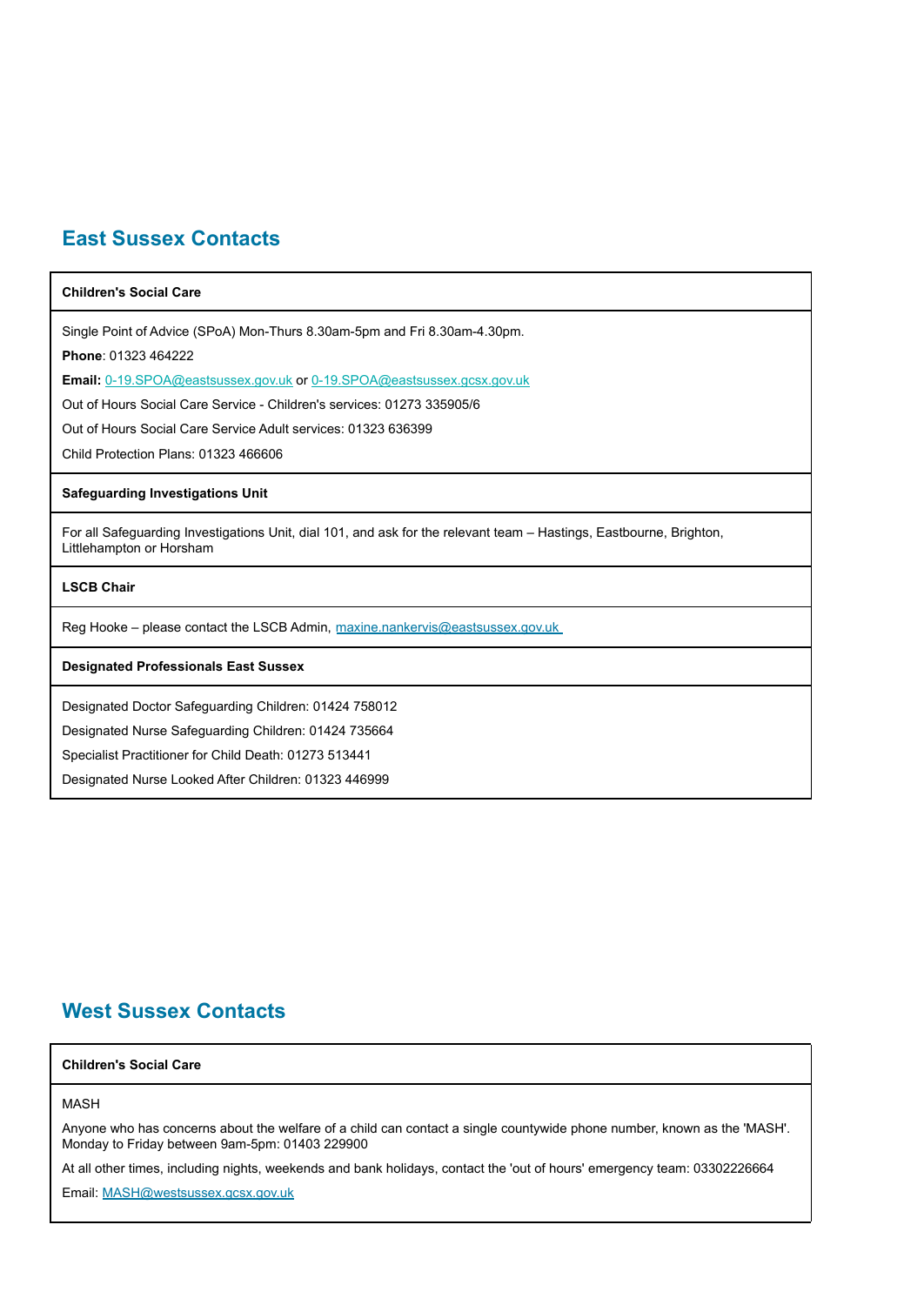**Designated Professionals West Sussex**

Designated Nurse Safeguarding Children: 07770 800 247

**Police**

Safeguarding Investigations Unit: Telephone 101 and ask for the Safeguarding Investigations Unit or in an emergency dial 999

## **Child Death**

**Child Death: Single Point of Contact**

Individual professionals should notify the SPOC at the same time as they notify the Coroner (in the case of an unexpected death) or Registrar / Health Services of the death of a child.

Click here for the contact details for all SPOC's [nationally.](https://www.gov.uk/government/publications/child-death-overview-panels-contacts)



**RECORD OF CONCERN FORM**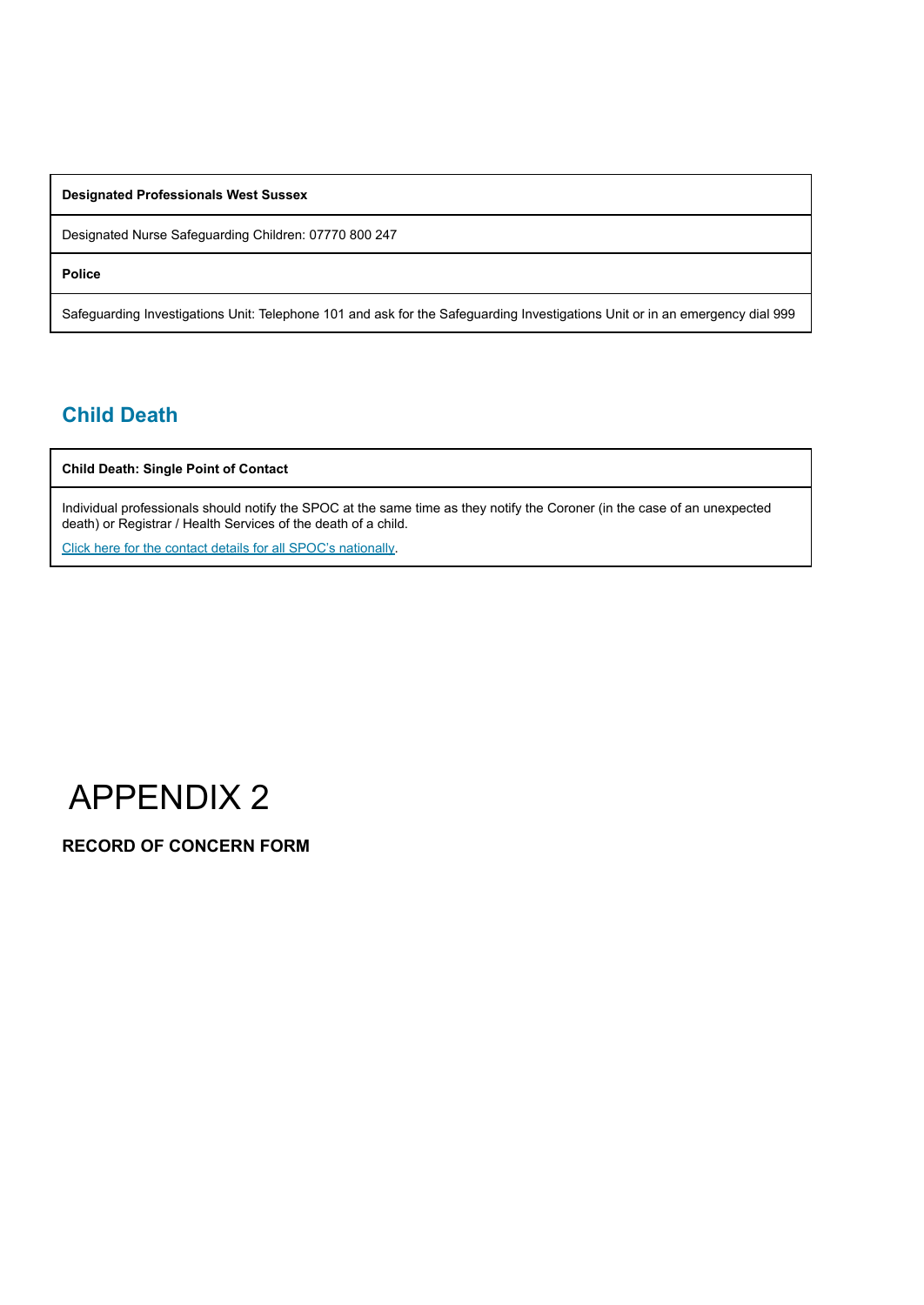| Date:                                                                                | <b>Name of Worker</b>                                                                      |
|--------------------------------------------------------------------------------------|--------------------------------------------------------------------------------------------|
|                                                                                      |                                                                                            |
| Name of Child and parent/carer if known                                              | How has the concern come to your attention?                                                |
|                                                                                      | (please tick)                                                                              |
|                                                                                      |                                                                                            |
|                                                                                      |                                                                                            |
|                                                                                      | Direct contact/ observation<br>٠                                                           |
|                                                                                      | disclosure<br>٠                                                                            |
|                                                                                      | Third party                                                                                |
| Details about the child if known:                                                    | Do you think this issue is:-                                                               |
| D.O.B                                                                                |                                                                                            |
| Gender                                                                               | <b>Child Protection</b>                                                                    |
| <b>Address</b>                                                                       |                                                                                            |
|                                                                                      | <b>Safeguarding</b>                                                                        |
|                                                                                      | <b>Bullying</b>                                                                            |
|                                                                                      | <b>Equalities</b>                                                                          |
| Siblings/other family members                                                        |                                                                                            |
|                                                                                      |                                                                                            |
|                                                                                      |                                                                                            |
| Phone numbers for parent/carer(s) and                                                |                                                                                            |
| child if known:                                                                      |                                                                                            |
|                                                                                      |                                                                                            |
|                                                                                      |                                                                                            |
|                                                                                      | What is your concern about this child or young person (Be specific: include when and where |
| incident occurred, any evidence of what you saw or was reported, timelines if known) |                                                                                            |
|                                                                                      |                                                                                            |
|                                                                                      |                                                                                            |
|                                                                                      |                                                                                            |
|                                                                                      |                                                                                            |
|                                                                                      |                                                                                            |
|                                                                                      |                                                                                            |
|                                                                                      |                                                                                            |
|                                                                                      |                                                                                            |
|                                                                                      |                                                                                            |
|                                                                                      |                                                                                            |
|                                                                                      |                                                                                            |
|                                                                                      |                                                                                            |
|                                                                                      |                                                                                            |
|                                                                                      |                                                                                            |
|                                                                                      |                                                                                            |
|                                                                                      |                                                                                            |
|                                                                                      |                                                                                            |
|                                                                                      |                                                                                            |
|                                                                                      |                                                                                            |
|                                                                                      |                                                                                            |
|                                                                                      |                                                                                            |
|                                                                                      |                                                                                            |
|                                                                                      |                                                                                            |
|                                                                                      |                                                                                            |
|                                                                                      |                                                                                            |
|                                                                                      |                                                                                            |
|                                                                                      |                                                                                            |
|                                                                                      |                                                                                            |
|                                                                                      |                                                                                            |
|                                                                                      |                                                                                            |

 $\overline{\phantom{a}}$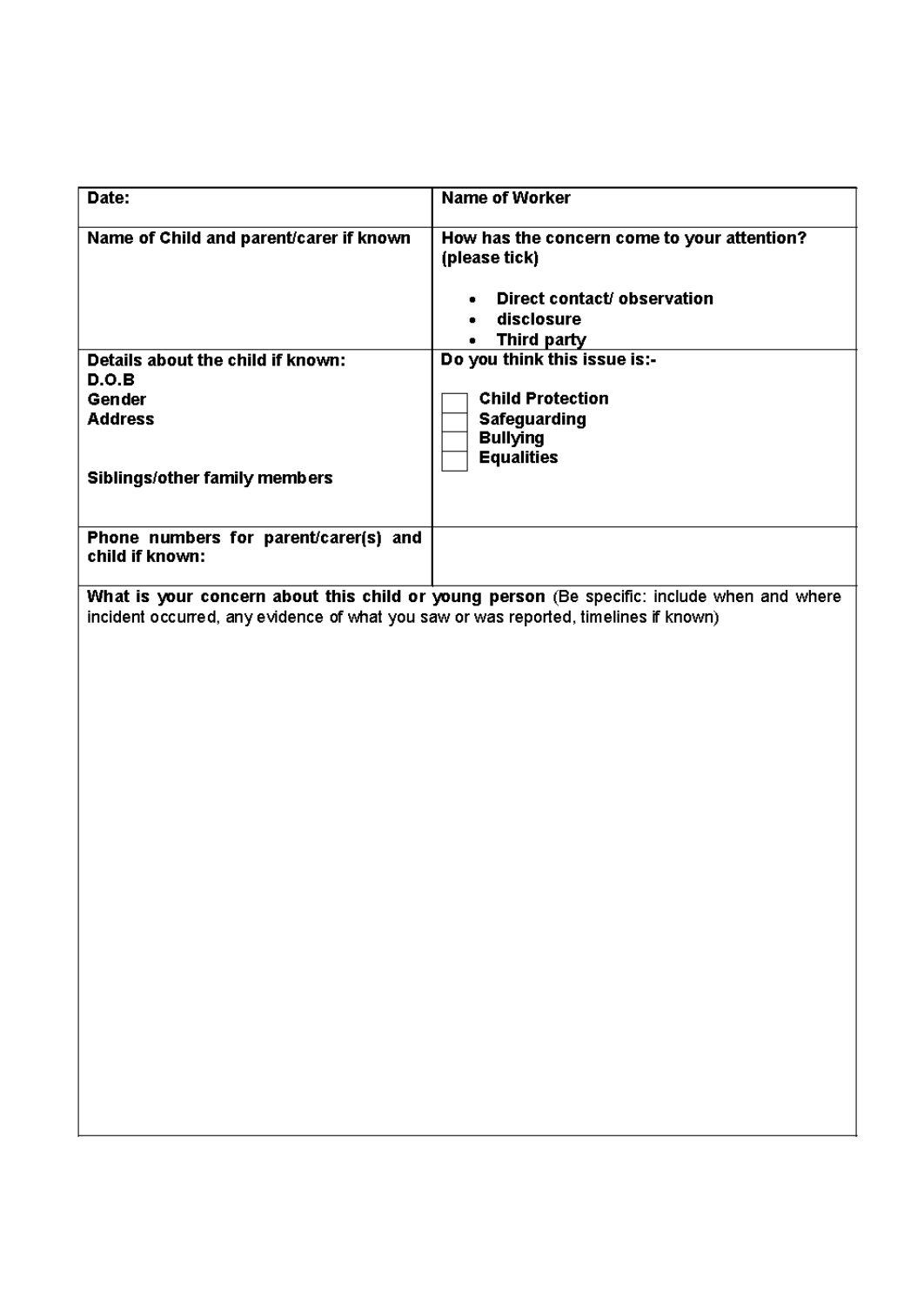| Who else, if anyone, was involved and how? |  |  |
|--------------------------------------------|--|--|
|--------------------------------------------|--|--|

**Child or Young Person –** were there any obvious signs in the child e.g., bruising, bleeding, changed behaviour? Did the child say anything?

**What action have you taken?** (who have you spoken to and when?)

**Is there a follow up or support plan?**

| Do the parents know? (delete as appropriate) YES / NO       |               |  |
|-------------------------------------------------------------|---------------|--|
| Has a referral been made to Children's Social<br>Care?      | <b>YES/NO</b> |  |
| Has a referral or follow up been made to another<br>agency? | Who?          |  |
| Name & Signature of designated safeguarding<br>lead:        |               |  |
| Date of completion of this form:                            |               |  |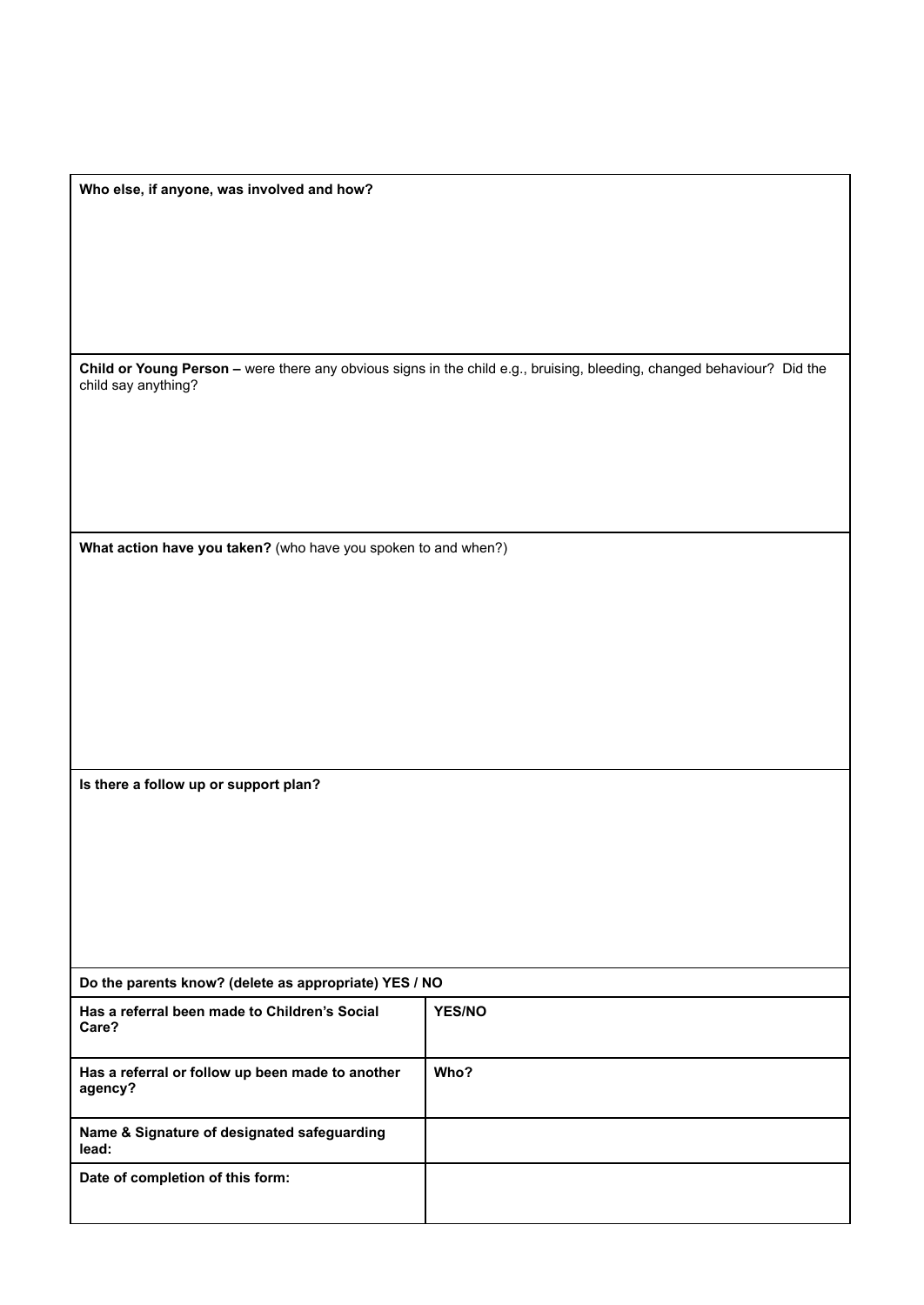#### **APPENDIX 3**

#### **SPECIFIC SAFEGUARDING ISSUES**

## **ABUSE**

#### **Recognition & Identification of Abuse**

*Definitions taken from Working Together to Safeguard Children 2018, Appendix A*

#### **What is abuse?**

Abuse and neglect are forms of maltreatment of a child. Somebody may abuse or neglect a child by inflicting harm, or by failing to act to prevent harm. Children may be abused in a family or in an institutional or community setting, by those known to them or, more rarely, by others. Abuse can take place wholly online, or technology may be used to facilitate offline abuse. They may be abused by an adult or adults, or another child or children.

#### **Indicators of Abuse**

Caution should be used when referring to lists of signs and symptoms of abuse. Although the signs and symptoms listed below may be indicative of abuse there may be alternative explanations. In assessing the circumstances of any child any of these indicators should be viewed within the overall context of the child's individual situation including any disability.

#### **EMOTIONAL ABUSE**

Emotional Abuse is the persistent emotional maltreatment of a child such as to cause severe and persistent adverse effects on the child's emotional development. It may involve conveying to children that they are worthless or unloved, inadequate, or valued only insofar as they meet the needs of another person. It may include not giving the child opportunities to express their views, deliberately silencing them or 'making fun' of what they say or how they communicate. It may feature age or developmentally inappropriate expectations being imposed on children. These may include interactions that are beyond the child's developmental capability, as well as overprotection and limitation of exploration and learning, or preventing the child participating in normal social interaction. It may involve seeing or hearing the ill-treatment of another. It may involve serious bullying (including cyber-bullying), causing children frequently to feel frightened or in danger, or the exploitation or corruption of children. Some level of emotional abuse is involved in all types of maltreatment of a child, though it may occur alone.

Emotional abuse is difficult to:

- define
- identify/recognise
- prove.

Emotional abuse is chronic and cumulative and has a long-term impact. Indicators may include: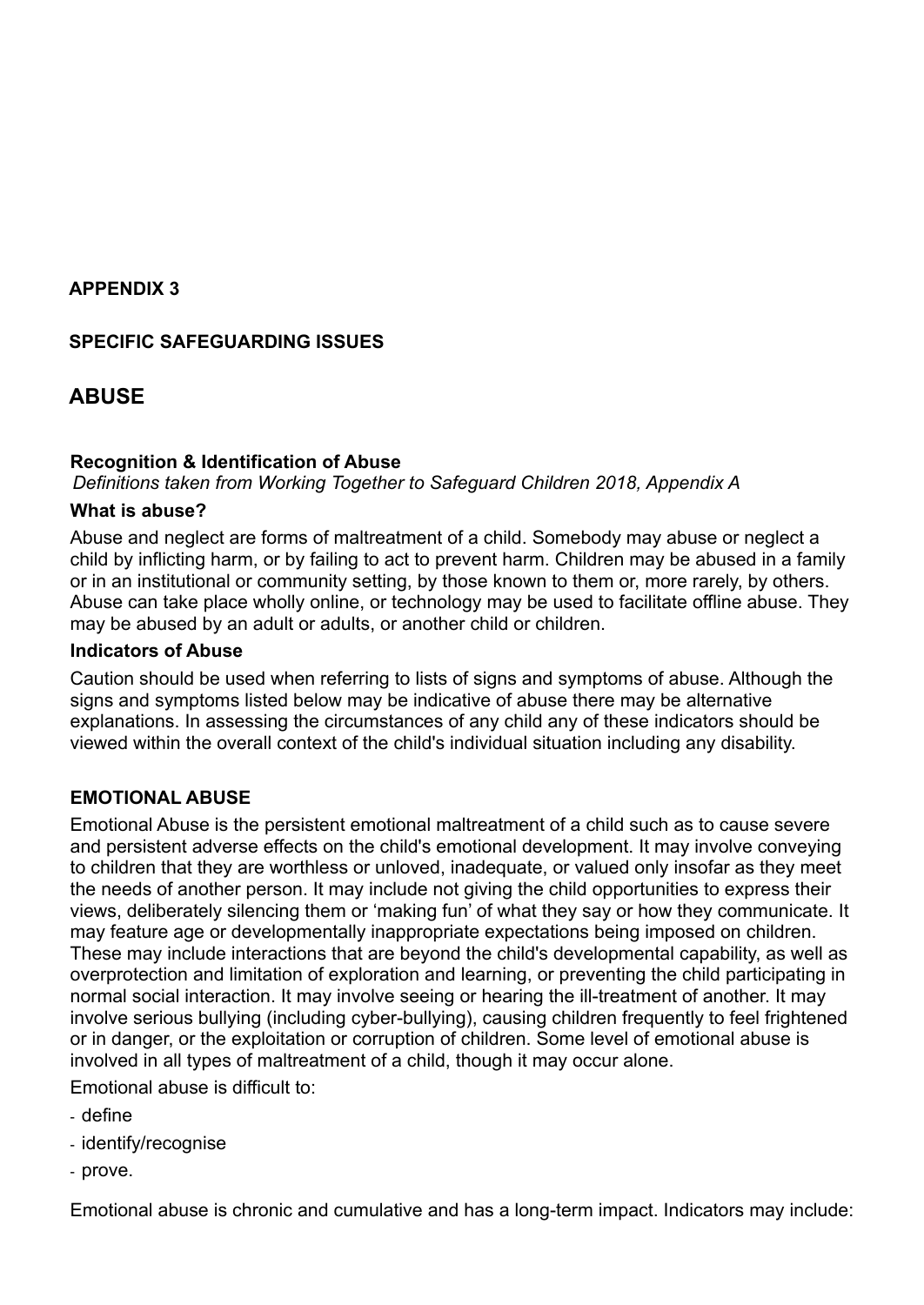- Physical, mental and emotional development lags
- Sudden speech disorders
- Continual self-depreciation ('I'm stupid, ugly, worthless, etc.')
- Overreaction to mistakes
- Extreme fear of any new situation
- Inappropriate response to pain ('I deserve this')
- Unusual physical behaviour (rocking, hair twisting, self-mutilation) consider within the context of any form of disability such as autism
- Extremes of passivity or aggression
- Children suffering from emotional abuse may be withdrawn and emotionally flat. One reaction is for the child to seek attention constantly or to be over-familiar. Lack of self-esteem and developmental delay are again likely to be present
- Babies feeding difficulties, crying, poor sleep patterns, delayed development, irritable, non- cuddly, apathetic, non-demanding
- Toddler/Pre-College head banging, rocking, bad temper, 'violent', clingy. From overactive to apathetic, noisy to quiet. Developmental delay – especially language and social skills
- College age Wetting and soiling, relationship difficulties, poor performance at College, non- attendance, antisocial behaviour. Feels worthless, unloved, inadequate, frightened, isolated, corrupted and terrorised
- Adolescent depression, self-harm, substance abuse, eating disorder, poor self-esteem, oppositional, aggressive and delinquent behaviour
- Child may be underweight and/or stunted
- Child may fail to achieve milestones, fail to thrive, experience academic failure or under achievement
- Also consider a child's difficulties in expressing their emotions and what they are experiencing and whether this has been impacted on by factors such as age, language barriers or disability

#### **NEGLECT**

Neglect is the persistent failure to meet a child's basic physical and/or psychological needs, likely to result in the serious impairment of the child's health or development. Neglect may occur during pregnancy as a result of maternal substance abuse. Once a child is born, neglect may involve a parent or carer failing to provide adequate food, clothing and shelter (including exclusion from home or abandonment), failing to protect a child from physical and emotional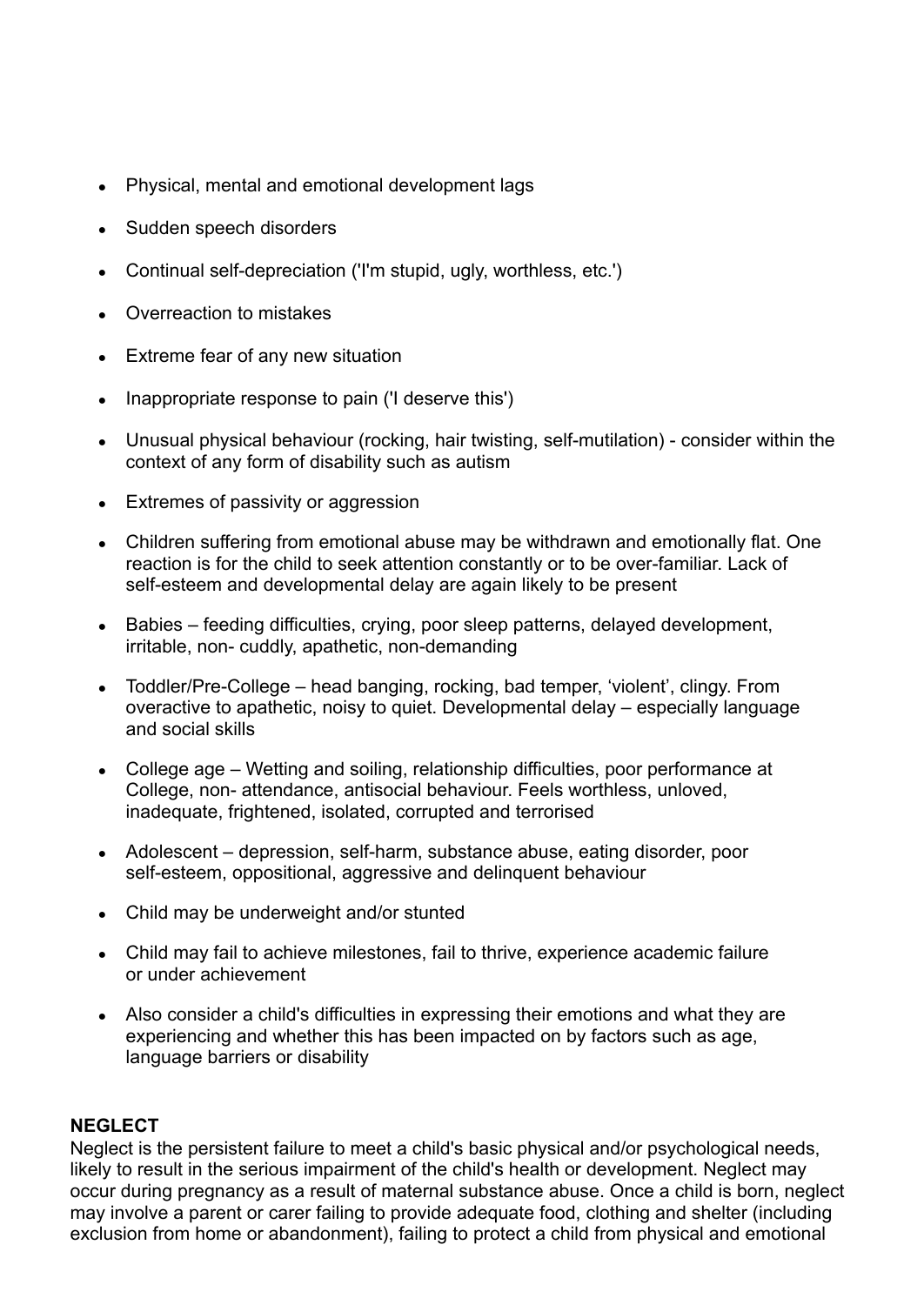harm or danger, failure to ensure adequate supervision (including the use of inadequate care-givers) or failure to ensure access to appropriate medical care or treatment. It may also include neglect of, or unresponsiveness to, a child's basic emotional needs.

There are occasions when nearly all parents find it difficult to cope with the many demands of caring for children. But this does not mean that their children are being neglected. Neglect involves on-going failure to meet a child's needs.

Neglect can often fit into six forms which are:

- $\bullet$  Medical the withholding of medical care including health and dental.
- $\bullet$  Emotional lack of emotional warmth, touch and nurture
- Nutritional either through lack of access to a proper diet which can affect in their development.
- Educational failing to ensure regular College attendance that prevents the child reaching their full potential academically
- $\bullet$  Physical failure to meet the child's physical needs
- Lack of supervision and guidance meaning the child is in dangerous situations without the ability to risk assess the danger. 1

#### **Common Concerns:**

With regard to the child, some of the regular concerns are:

- The child's development in all areas including educational attainment
- Cleanliness
- Health
- Children left at home alone and accidents related to this
- Taking on unreasonable care for others
- Young carers

Neglect can often be an indicator of further maltreatment and is often identified as an issue in serious case reviews as being present in the lead up to the death of the child or young person. It is important to recognise that the most frequent issues and concerns regarding the family in relation to neglect relate to parental capability. This can be a consequence of:

- Poor health, including mental health or mental illness
- Disability, including learning difficulties
- Substance misuse and addiction
- Domestic violence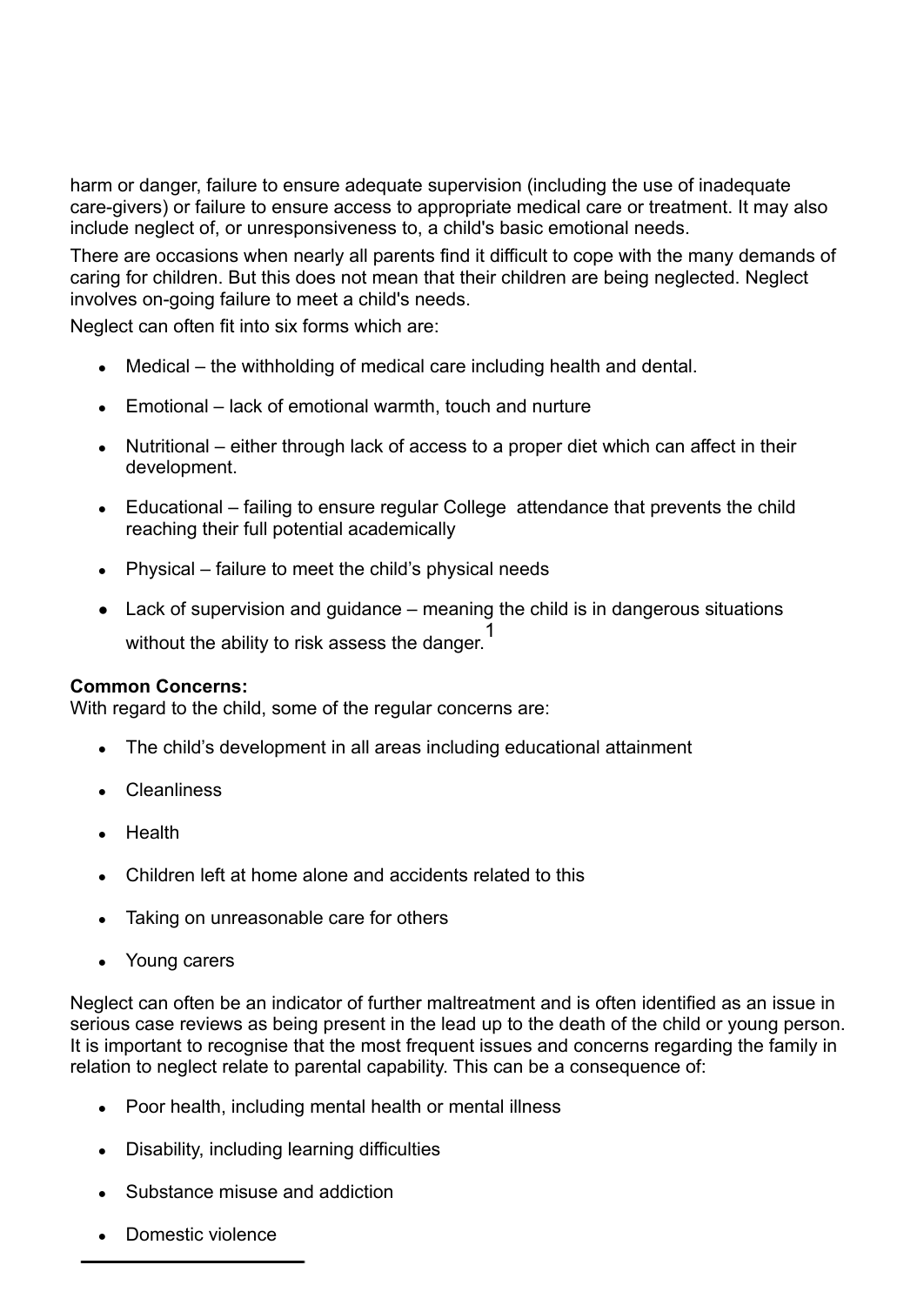- <sup>1</sup> Source: Horwath, J (2007): Child neglect: identification and assessment: Palgrave Macmillan

Staff need to consider both acts of *commission* (where a parent/carer deliberately neglects the child) and acts of *omission* (where a parent's failure to act is causing the neglect). Many of the signs of neglect are visible. However, staff may not instinctively know how to recognise signs of neglect or know how to respond effectively when they suspect a client is being neglected. Clients regularly attending BCT for services (counselling/ Blatchington Friends/ social activities) may display patterns of behaviour/ presentation over time and staff may recognise and respond to concerns about their safety and welfare. All concerns should be recorded and reflected upon, not simply placed in a file.

Here are some signs of possible neglect:

#### **Physical signs:**

- Constant hunger
- Poor personal hygiene
- Constant tiredness
- Emaciation
- Untreated medical problems
- The child seems underweight and is very small for their age
- The child is poorly clothed, with inadequate protection from the weather
- $\bullet$  Being too hot or too cold red, swollen and cold hands and feet or they may be dressed in inappropriate clothing
- Unusually severe but preventable physical conditions owing to lack of awareness of preventative health care or failure to treat minor conditions
- Health problems associated with lack of basic facilities such as heating
- Neglect can also include failure to care for the individual needs of the child including any additional support the child may need as a result of any disability.

#### **Behavioural signs:**

- No social relationships
- Compulsive scavenging
- Destructive tendencies
- Regular missed appointments
- Craving attention or ambivalent towards adults, or may be very withdrawn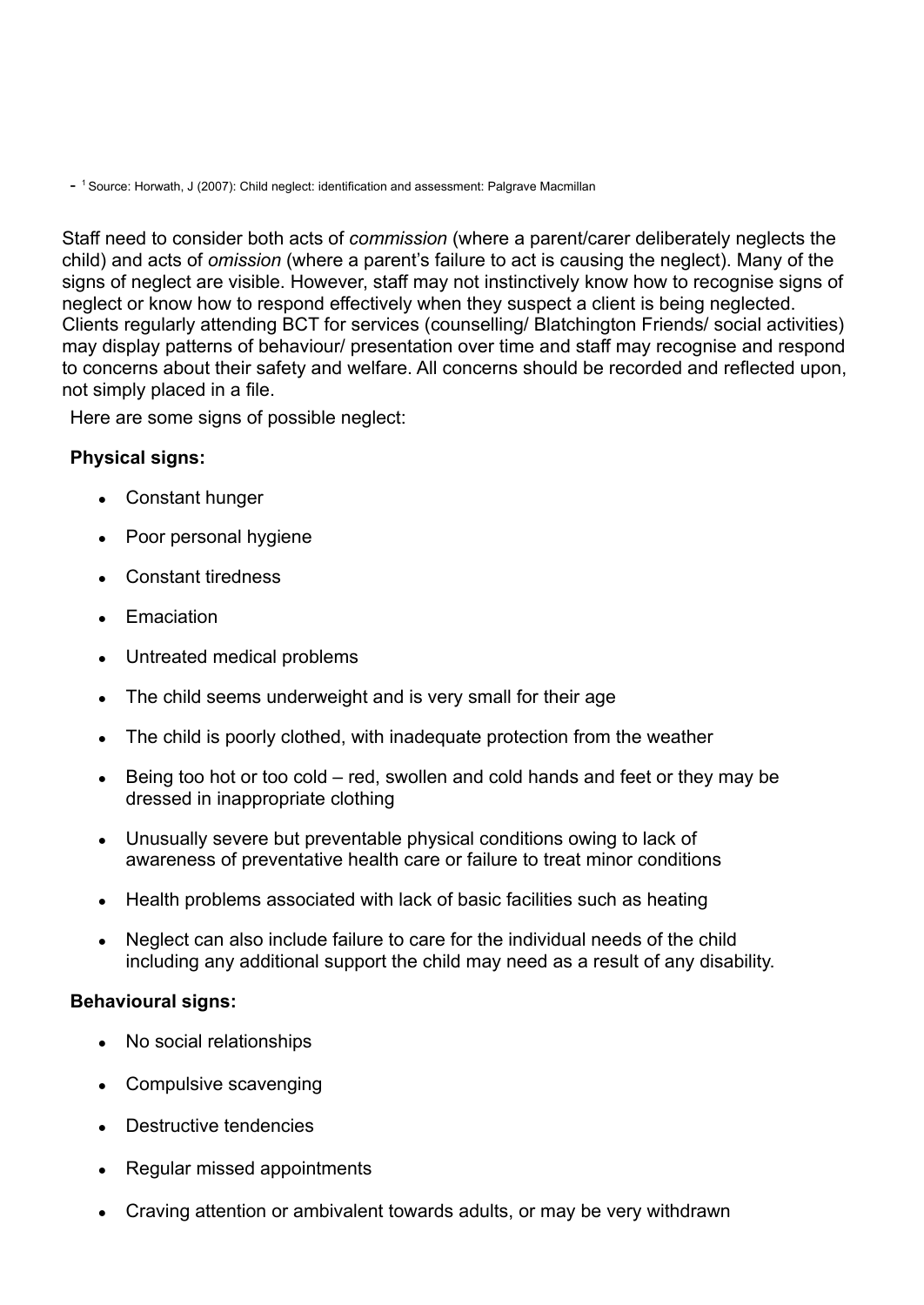- Delayed development and failing at school (poor stimulation and opportunity to learn)
- Difficult or challenging behaviour

### **PHYSICAL ABUSE**

Physical abuse may involve hitting, shaking, throwing, poisoning, burning or scalding, drowning, suffocating, or otherwise causing physical harm to a child. Physical harm may also be caused when a parent or carer fabricates the symptoms of or deliberately induces illness in a child.

When dealing with concerns regarding physical abuse, refer any suspected non-accidental injury to the Designated Safeguarding Lead without delay so that they are able to seek appropriate guidance from the police and/or Children's Services in order to safeguard the child.

Staff must be alert to:

- Unexplained recurrent injuries or burns; improbable excuses or refusal to explain injuries;
- Injuries that are not consistent with the story: too many, too severe, wrong place or pattern, child too young for the activity described.

#### **Physical signs:**

- Bald patches
- Bruises, black eyes and broken
- Untreated or inadequately treated injuries
- Injuries to parts of the body where accidents are unlikely, such as thighs, back, abdomen
- Scalds and burns
- General appearance and behaviour of the child may include:
	- Concurrent failure to thrive: measure height, weight and, in the younger child, head circumference;
	- Frozen watchfulness: impassive facial appearance of the abused child who carefully tracks the examiner with his eyes.
- Bruising:
	- Bruising patterns can suggest gripping (finger marks), slapping or beating with an object.
	- Bruising on the cheeks, head or around the ear and black eyes can be the result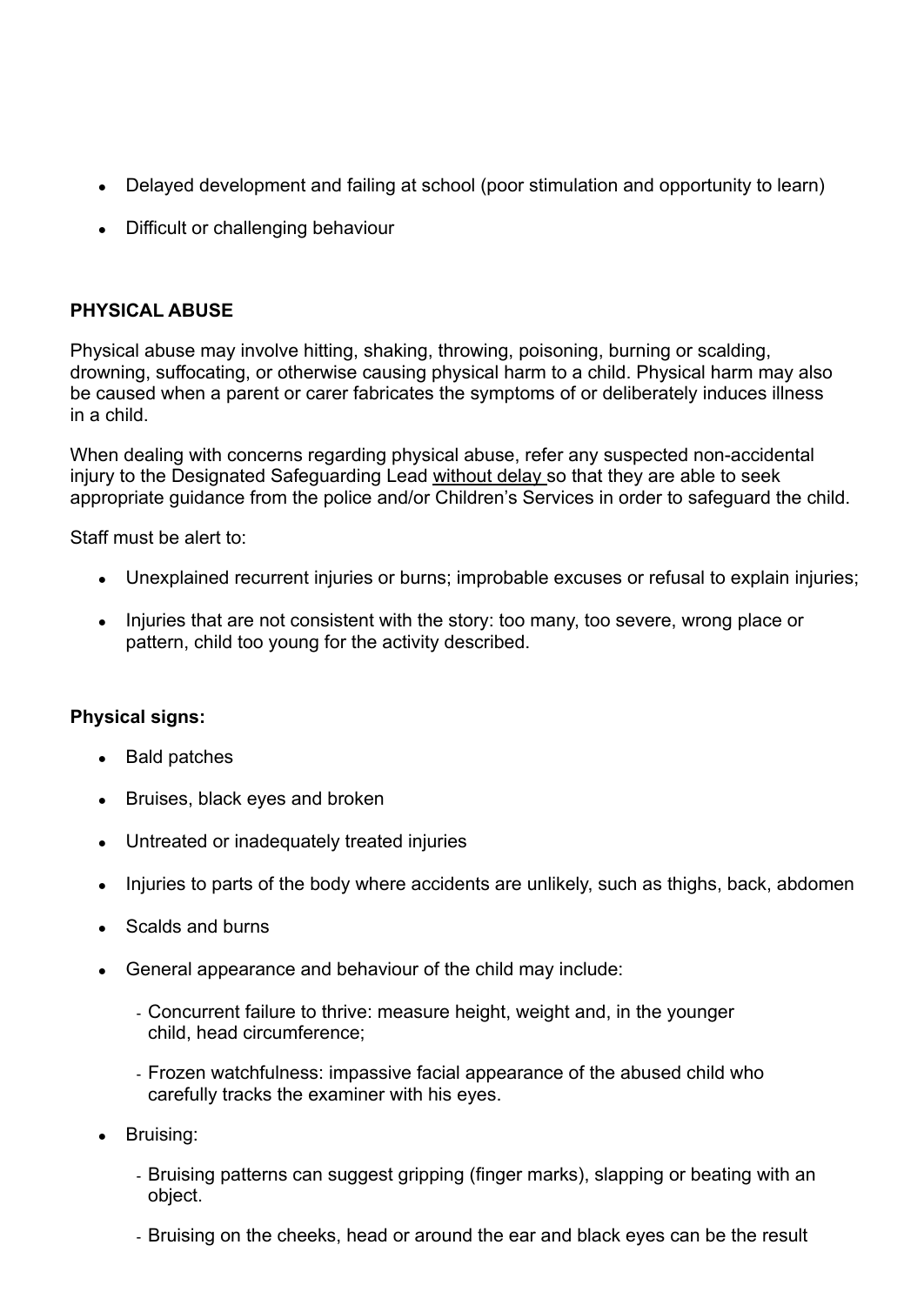of non- accidental injury.

- Other injuries:
	- Bite marks may be evident from an impression of teeth
	- Small circular burns on the skin suggest cigarette burns
	- Scalding inflicted by immersion in hot water often affects buttocks or feet and legs symmetrically
	- Red lines occur with ligature injuries
	- Retinal haemorrhages can occur with head injury and vigorous shaking of the baby
	- Tearing of the frenulum of the upper lip can occur with force-feeding. However, any injury of this type must be assessed in the context of the explanation given, the child's developmental stage, a full examination and other relevant investigations as appropriate.
	- Fractured ribs: rib fractures in a young child are suggestive of non-accidental injury
	- Other fractures: spiral fractures of the long bones are suggestive of non-accidental injury

#### **Behavioural signs**:

- Wearing clothes to cover injuries, even in hot weather
- Self-destructive tendencies
- Fear of physical contact shrinking back if touched
- Admitting that they are punished, but the punishment is excessive (such as a child being beaten every night to 'make him study')
- Fear of suspected abuser being contacted
- Injuries that the child cannot explain or explains unconvincingly
- Become sad, withdrawn or depressed
- Having trouble sleeping
- Behaving aggressively or be disruptive
- Showing fear of certain adults
- Having a lack of confidence and low self-esteem
- Using drugs or alcohol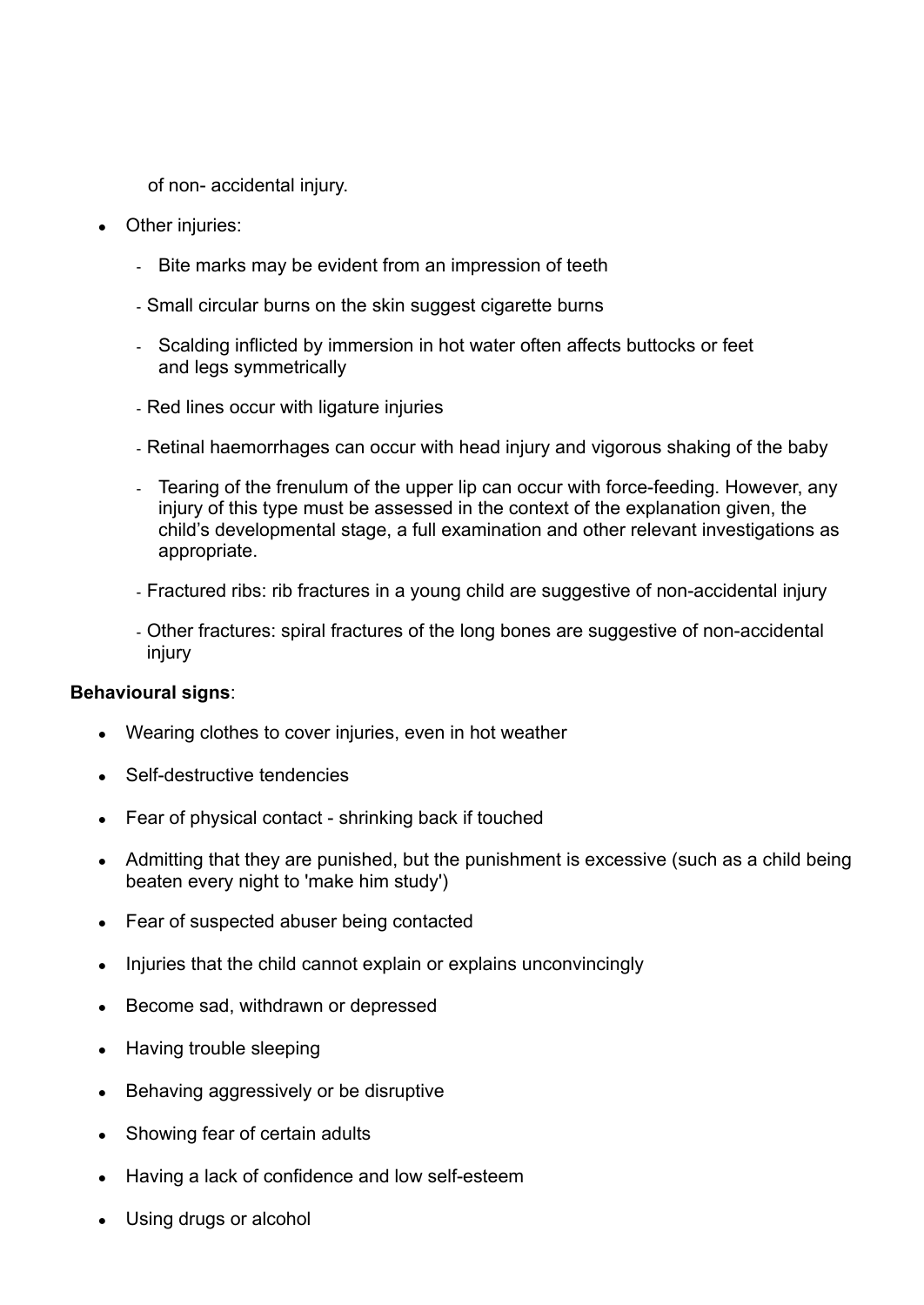- Repetitive pattern of attendance: recurrent visits, repeated injuries
- Excessive compliance
- Hyper-vigilance

## **SEXUAL ABUSE**

Sexual Abuse involves forcing or enticing a child or young person to take part in sexual activities, not necessarily involving a high level of violence, whether or not the child is aware of what is happening. The activities may involve physical contact, including assault by penetration (for example rape or oral sex) or non-penetrative acts such as masturbation, kissing, rubbing and touching outside of clothing. They may include non-contact activities, such as involving children in looking at or in the production of, sexual images, watching sexual activities, encouraging children to behave in sexually inappropriate ways, or grooming a child in preparation for abuse. Sexual abuse can take place online, and technology can be used to facilitate offline abuse. Sexual abuse is not solely perpetrated by adult males. Women can also commit acts of sexual abuse, as can other children. The sexual abuse of children by other children is a specific safeguarding issue in education.

Sexual abuse is usually perpetrated by people who are known to and trusted by the child – e.g. relatives, family friends, neighbours, people working with the child in College or through other activities.

#### **Characteristics of child sexual abuse:**

- It is usually planned and systematic people do not sexually abuse children by accident, though sexual abuse can be opportunistic;
- Grooming the child people who abuse children take care to choose a vulnerable child and often spend time making them dependent. This can be done in person or via the internet through chat-rooms and social networking sites;
- Grooming the child's environment abusers try to ensure that potential adult protectors (parents and other carers especially) are not suspicious of their motives. Again, this can be done in person or via the internet through chat-rooms and social networking sites.

#### **In young children behavioural changes may include:**

- Regressing to younger behaviour patterns such as thumb sucking or bringing out discarded cuddly toys
- Being overly affectionate desiring high levels of physical contact and signs of affection such as hugs and kisses
- Lack of trust or fear of someone they know well, such as not wanting to be alone with a babysitter or childminder
- They may start using sexually explicit behaviour or language, particularly if the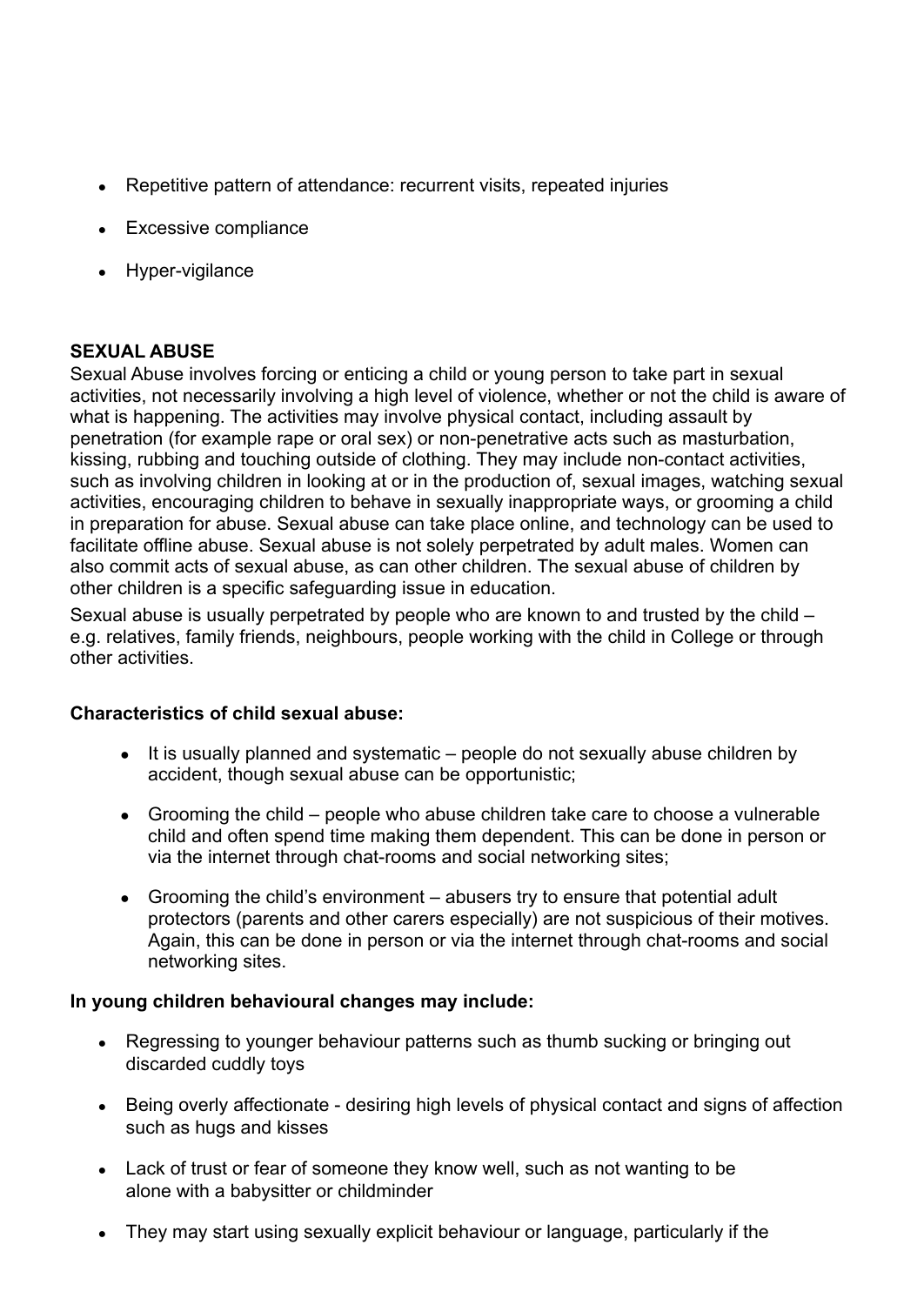behaviour or language is not appropriate for their age

• Starting to wet again, day or night/nightmares

## **In older children behavioural changes may include:**

- Extreme reactions, such as depression, self-mutilation, suicide attempts, running away, overdoses, anorexia
- Personality changes such as becoming insecure or clinging
- Sudden loss of appetite or compulsive eating
- Being isolated or withdrawn
- Inability to concentrate
- Become worried about clothing being removed
- Suddenly drawing sexually explicit pictures
- Trying to be 'ultra-good' or perfect; overreacting to criticism
- Genital discharge or urinary tract infections
- Marked changes in the child's general behaviour. For example, they may become unusually quiet and withdrawn, or unusually aggressive. Or they may start suffering from what may seem to be physical ailments, but which can't be explained medically
- The child may refuse to attend College or start to have difficulty concentrating so that their College work is affected
- They may show unexpected fear or distrust of a particular adult or refuse to continue with their usual social activities
- The child may describe receiving special attention from a particular adult, or refer to a new, "secret" friendship with an adult or young person
- Children who have been sexually abused may demonstrate inappropriate sexualised knowledge and behaviour
- Low self-esteem, depression and self-harm are all associated with sexual abuse

#### **Physical signs and symptoms for any age child could be:**

- Medical problems such as chronic itching, pain in the genitals, venereal diseases
- Stomach pains or discomfort walking or sitting
- Sexually transmitted infections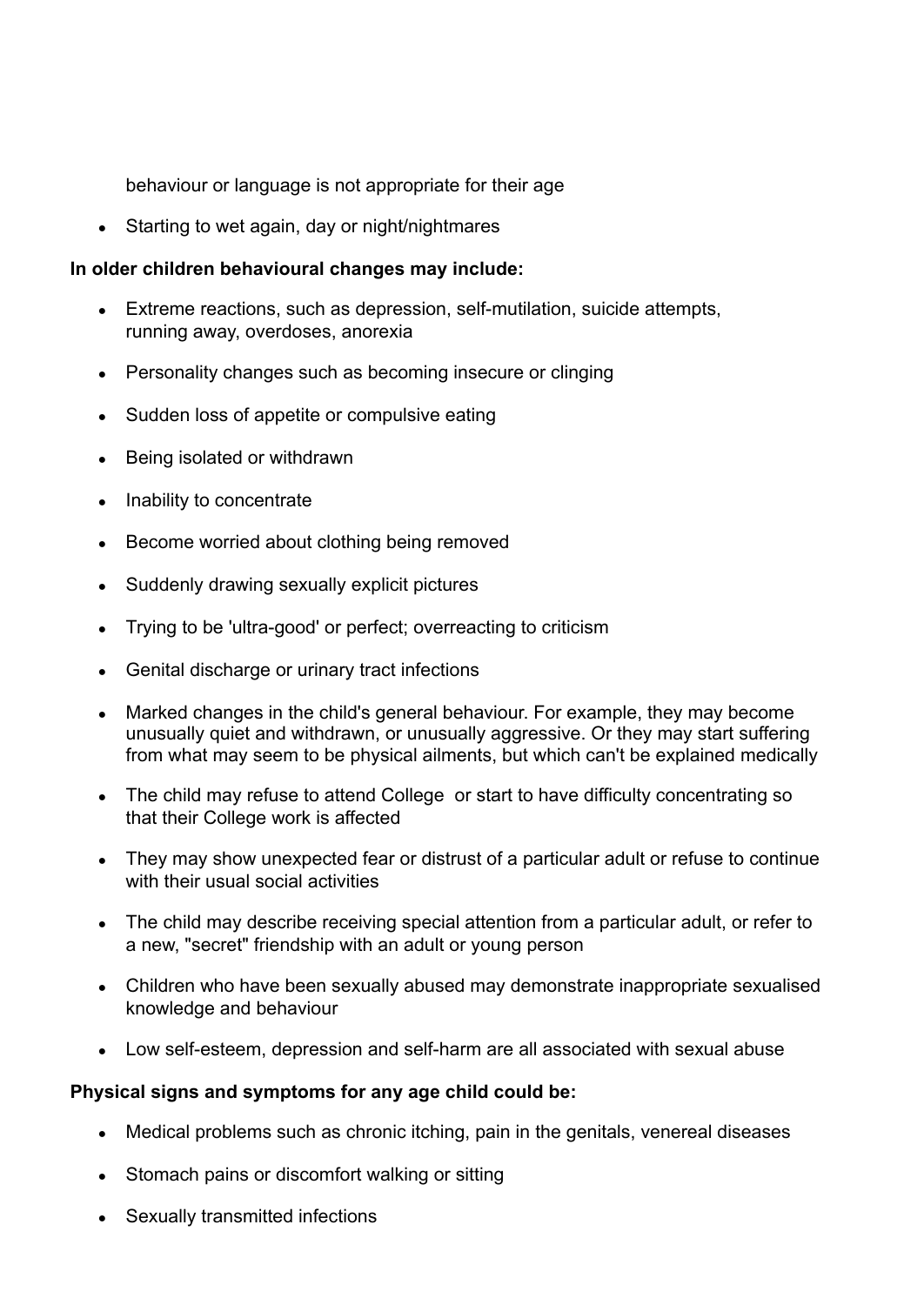- Any features that suggest interference with the genitalia. These may include bruising, swelling, abrasions or tears
- Soreness, itching or unexplained bleeding from penis, vagina or anus
- Sexual abuse may lead to secondary enuresis or faecal soiling and retention
- Symptoms of a sexually transmitted disease such as vaginal discharge or genital warts, or pregnancy in adolescent girls

## **SEXUAL ABUSE BY YOUNG PEOPLE**

The boundary between what is abusive and what is part of normal childhood or youthful experimentation can be blurred. The determination of whether behaviour is developmental, inappropriate or abusive will hinge around the related concepts of true consent, power imbalance and exploitation. This may include children and young people who exhibit a range of sexually problematic behaviour such as indecent exposure, obscene telephone calls, fetishism, bestiality and sexual abuse against adults, peers or children.

Developmental Sexual Activity encompasses those actions that are to be expected from children and young people as they move from infancy through to an adult understanding of their physical, emotional and behavioural relationships with each other. Such sexual activity is essentially information gathering and experience testing. It is characterised by mutuality and of the seeking of consent.

Inappropriate Sexual Behaviour can be inappropriate socially, inappropriate to development, or both. In considering whether behaviour fits into this category, it is important to consider what negative effects it has on any of the parties involved and what concerns it raises about a child or young person. It

should be recognised that some actions may be motivated by information seeking, but still cause significant upset, confusion, worry, physical damage, etc. it may also be that the behaviour is "acting out" which may derive from other sexual situations to which the child or young person has been exposed.

If an act appears to have been inappropriate, there may still be a need for some form of behaviour management or intervention. For some children, educative inputs may be enough to address the behaviour.

Abusive sexual activity includes any behaviour involving coercion, threats, aggression together with secrecy, or where one participant relies on an unequal power base.

#### **Assessment**

In order to more fully determine the nature of the incident the following factors should be given consideration. The presence of exploitation in terms of:

- **Equality** consider differentials of physical, cognitive and emotional development, power and control and authority, passive and assertive tendencies
- **Consent** agreement including all the following:
	- Understanding that is proposed based on age, maturity, development level, functioning and experience
	- Knowledge of society's standards for what is being proposed
	- Awareness of potential consequences and alternatives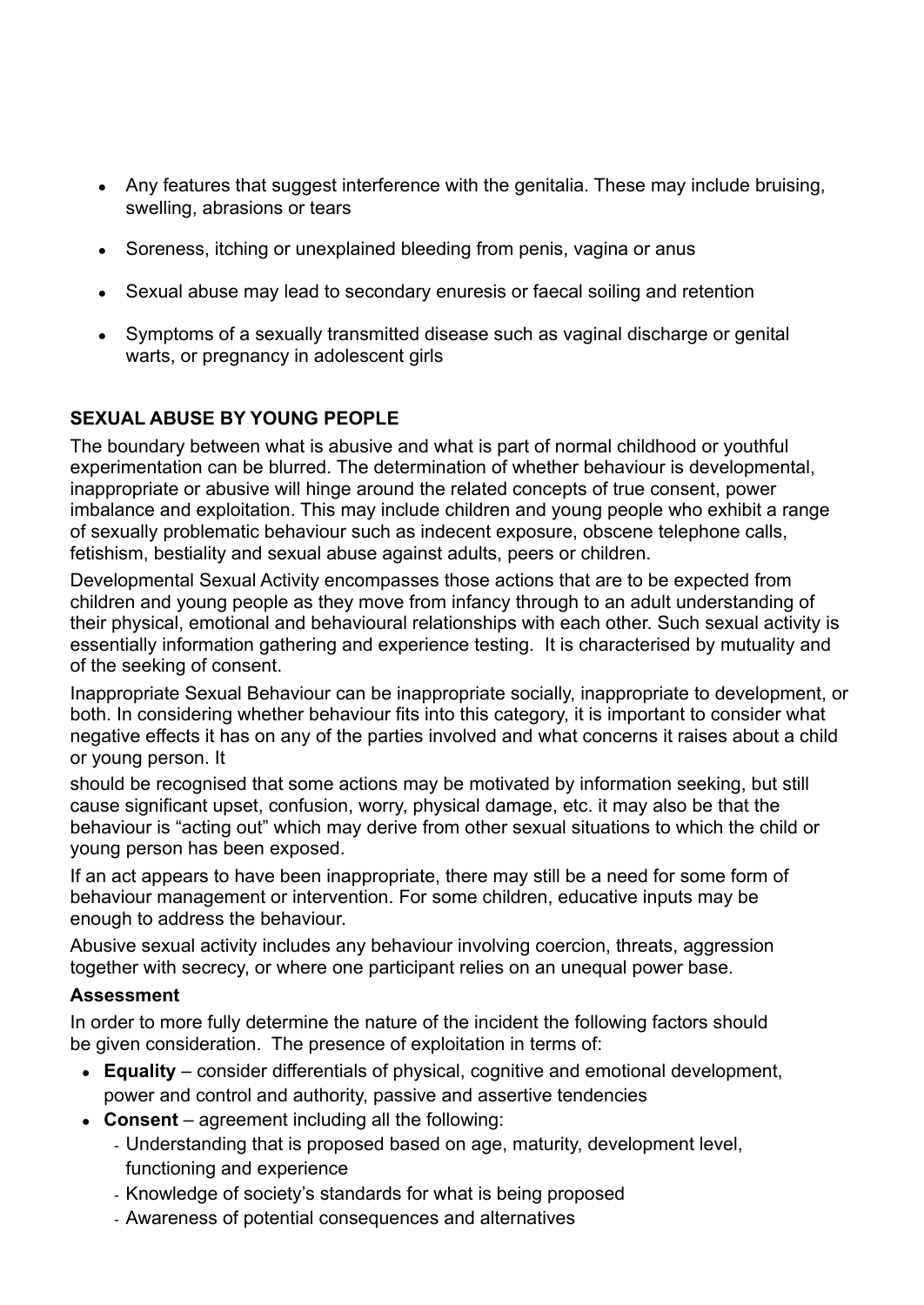- Assumption that agreements or disagreements will be respected equally
- Voluntary decision
- Mental competence
- **Coercion** the young perpetrator who abuses may use techniques like bribing, manipulation and emotional threats of secondary gains and losses that is loss of love, friendship, etc. Some may use physical force, brutality or the threat of these regardless of victim resistance.

In evaluating sexual behaviour of children and young people, the above information should be used only as a quide.

## **SEXTING**

Sexting is the exchange of self-generated sexually explicit images, through mobile picture messages or webcams over the internet.

Sexting is often seen as flirting by children and young people who think that it's part of normal life.

Often, incidents of sexting are not clear-cut or isolated; College s may encounter a variety of scenarios. Sexting incidents can be divided into two categories – aggravated and

experimental<sup>3</sup>:

*Aggravated incidents of sexting* involve criminal or abusive elements beyond the creation of an image. These include further elements, adult involvement or criminal or abusive behaviour by minors such as sexual abuse, extortion, threats, malicious conduct arising from personal conflicts, or creation or sending or showing of images without the knowledge or against the will of a minor who is pictured.

**Experimental incidents of sexting** involve youths taking pictures of themselves to share with established boy or girlfriends, to create romantic interest in other youth, or for reasons such as attention seeking. There is no criminal element (and certainly no criminal intent) beyond the creation and sending of the images and no apparent malice or lack of willing participation.

The consequences of sexting can be devastating for young people. In extreme cases it can result in suicide or a criminal record, isolation and vulnerability. Young people can end up being criminalised for sharing an apparently innocently image which may have, in fact, been created for exploitative reasons.

Because of the prevalence of sexting, young people are not always aware that their actions are illegal. In fact, sexting as a term is not something that is recognised by young people and the 'cultural norms' for adults can be somewhat different. Some celebrities have made comments which appear to endorse sexting – 'it's okay, as long as you hide your face' - giving the impression that sexting is normal and acceptable. However, in the context of the law it is an illegal activity and young people must be made aware of this.

#### **The Law**

Much of the complexity in responding to youth produced sexual imagery is due to its legal status. Making, possessing and distributing any imagery of someone under 18 which is 'indecent' is illegal. This includes imagery of yourself if you are under 18. 'Indecent' is not defined in legislation. For most purposes, if imagery contains a naked young person, a topless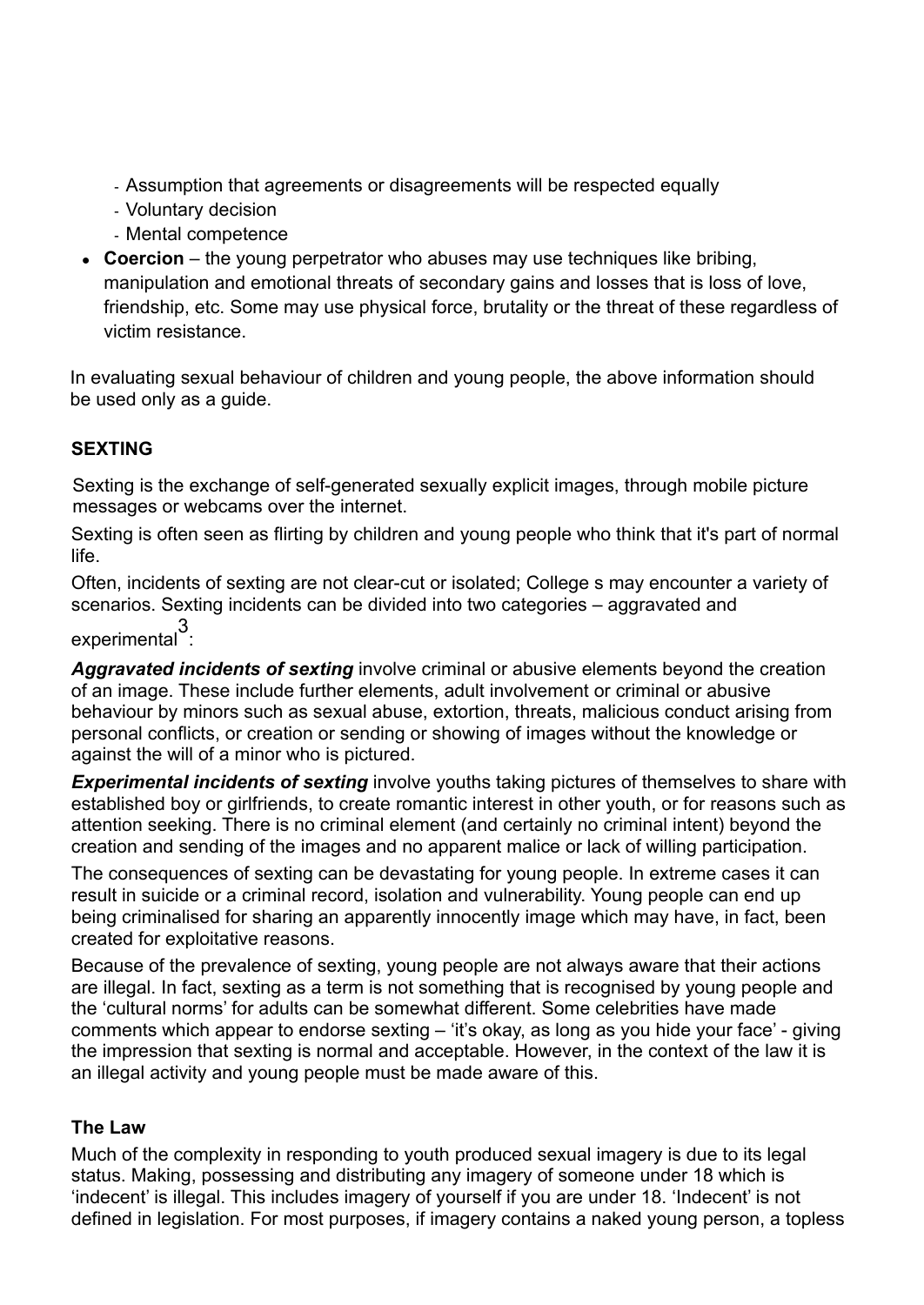girl, and/or displays genitals or sex acts, including masturbation, then it will be considered indecent. Indecent images may also include overtly sexual images of young people in their underwear.

<sup>3</sup> *Reprinted from Wolak and Finkelhor 'Sexting: a Typology' March 2011*

The law criminalising indecent images of children was created long before mass

adoption of the internet, mobiles and digital photography. It was also created to protect children and young people from adults seeking to sexually abuse them or gain pleasure from their sexual abuse. It was not intended to criminalise children. Despite this, young people who share sexual imagery of themselves, or peers, are breaking the law.

The National Police Chiefs Council (NPCC) has made clear that incidents involving youth produced sexual imagery should primarily be treated as safeguarding issues. College s may respond to incidents without involving the police. Where the police are notified of incidents of youth produced sexual imagery they are obliged, under the Home Office Counting rules and National Crime Recording Standards, to record the incident on their crime systems. The incident will be listed as a 'crime' and the young person involved will be listed as a 'suspect.' *This is not the same as having a criminal record.*

Every 'crime' recorded on police systems has to be assigned an outcome from a predefined list of outcome codes. As of January 2016, the Home Office launched a new outcome code (outcome 21) to help formalise the discretion available to the police when handling crimes such as youth produced sexual imagery. This means that even though a young person has broken the law and the police could provide evidence that they have done so, the police can record that they chose not to take further action as it was not in the public interest.

## **Refer any incidence of sexting that you become aware of to the DSL or DDSL as soon as you are aware of it.**

## **CHILD SEXUAL EXPLOITATION (CSE)**

We recognise that CSE is a form of child sexual abuse involving criminal behaviours against children and young people which can have a long-lasting adverse impact on a child's physical and emotional health. Sexual exploitation involves an individual or group of adults taking advantage of the vulnerability of an individual or groups of children or young people. Victims can be boys or girls. Children and young people are often unwittingly drawn into sexual exploitation through the offer of friendship and care, gifts, drugs and alcohol, and sometimes accommodation. It may also be linked to child trafficking.

## **WARNING SIGNS AND VULNERABILITIES CHECKLIST<sup>2</sup>**

The evidence available points to several factors that can increase a child's vulnerability to being sexually exploited. The following are typical **vulnerabilities in children prior to abuse**:

• Living in a chaotic or dysfunctional household (including parental substance use, domestic violence, parental mental health issues, parental criminality)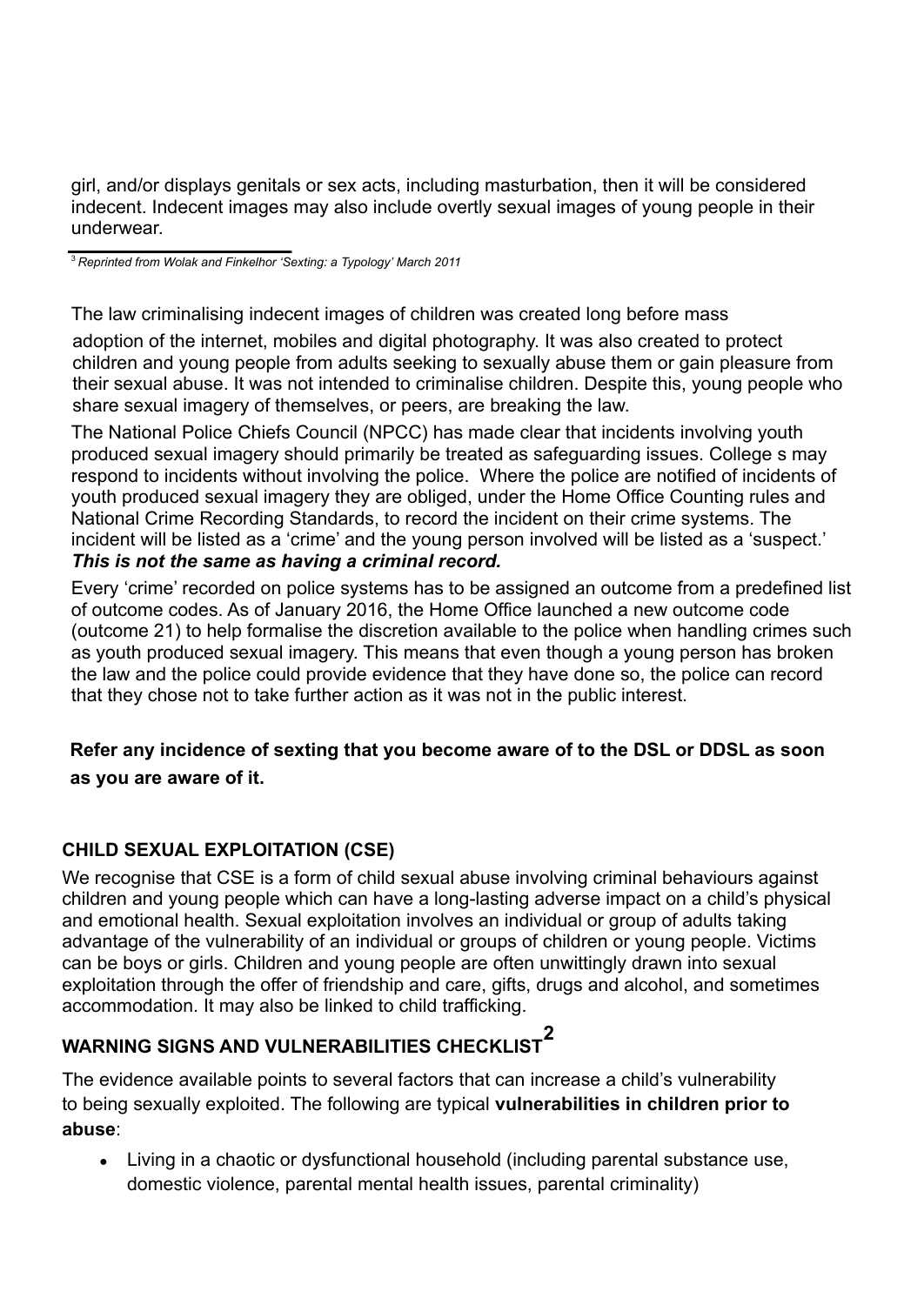<sup>2</sup> The Office of the Children's Commissioner (2012) Interim Report - Inquiry into Child Sexual Exploitation in Group and Gangs.

- History of abuse (including familial child sexual abuse, risk of forced marriage, risk of 'honour'- based violence, physical and emotional abuse and neglect)
- Recent bereavement or loss
- Gang association either through relatives, peers or intimate relationships (in cases of gang- associated CSE only)
- Attending College with young people who are sexually exploited
- Learning disabilities
- Unsure about their sexual orientation or unable to disclose sexual orientation to their families
- Friends with young people who are sexually exploited
- Homeless
- Lacking friends from the same age group
- Living in a gang neighbourhood
- Living in residential care
- Living in hostel, bed and breakfast accommodation or a foyer
- Low self-esteem or self-confidence
- Young carer

The following signs and behaviour are generally seen in children who are **already being sexually exploited:**

- Missing from home or care
- Physical injuries
- Drug or alcohol misuse
- Involvement in offending
- Repeat sexually-transmitted infections, pregnancy and terminations
- Absent from College
- Evidence of sexual bullying and/or vulnerability through the internet and/or social networking sites
- Estranged from their family
- Receipt of gifts from unknown sources
- Recruiting others into exploitative situations
- Poor mental health
- Self-harm
- Thoughts of or attempts at suicide

Evidence shows that any child displaying several vulnerabilities from the above lists should be considered to be at high risk of sexual exploitation.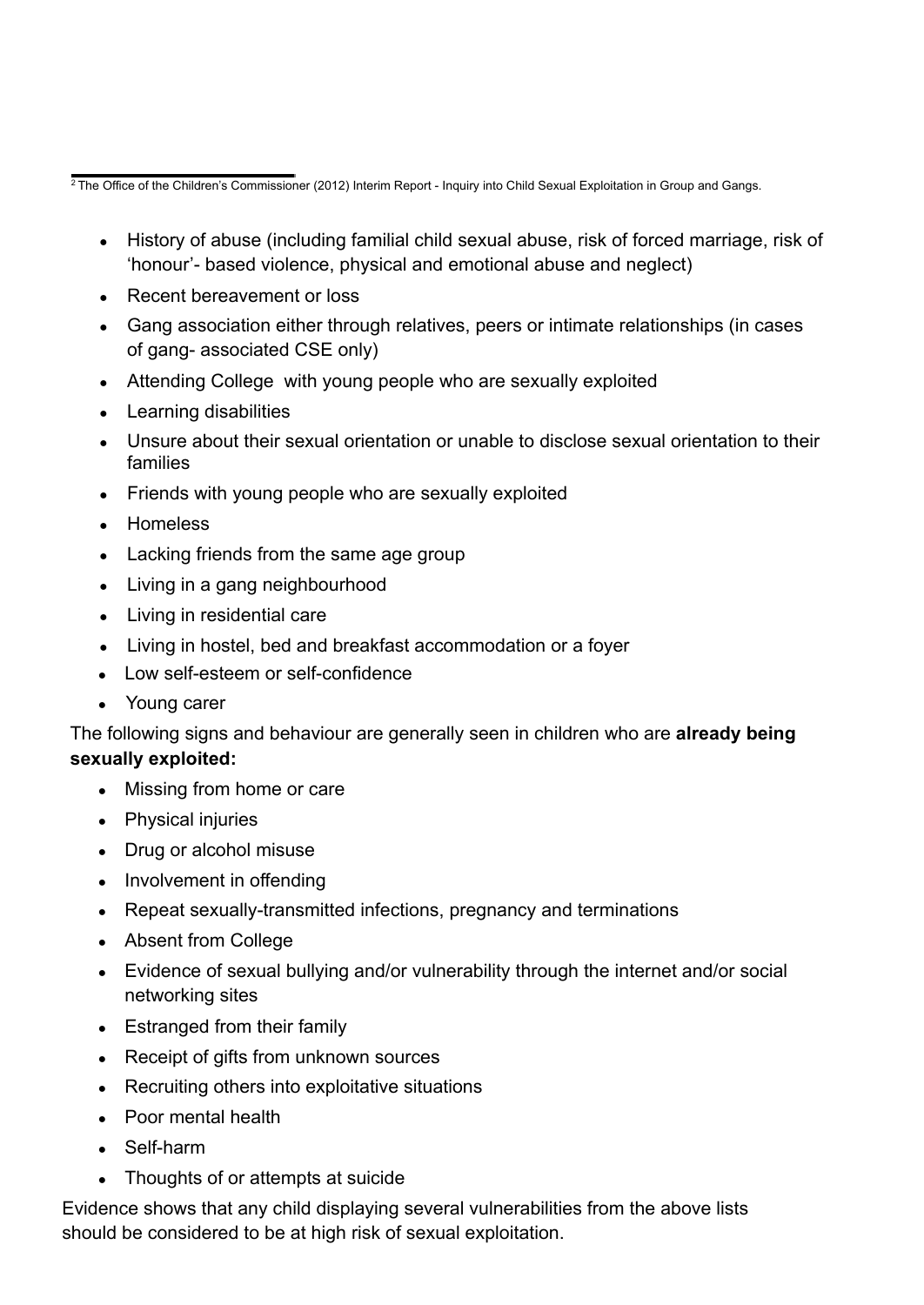The DSL must ensure that all staff are aware of signs and symptoms of CSE and know that these must be reported and recorded as child protection/ safeguarding concerns. The DSL must follow the Pan Sussex Pathway for dealing with issues of CSE, including completion of the screening tool.

### **CHILD CRIMINAL EXPLOITATION - County Lines**

This is where children and young people are being exploited and drawn into drug related activity by criminal gangs, groups or individuals. Typically, the gang exploits young or vulnerable people to store and/or supply drugs, move cash and to secure the use of homes belonging to vulnerable adults. There is a cross-over between CSE and County Lines and young people are sometimes required to offer sex in order to pay off perceived debts.

Concerns about young people being possibly involved should be passed to the DSL who will refer to the Police and the Family Front Door.

#### **DOMESTIC ABUSE**

We recognise that exposure to domestic abuse and/or violence can have a serious, long lasting emotional and psychological impact on children. In some cases, a child may blame themselves for the abuse or may have had to leave the family home as a result. Domestic abuse affecting young people can also occur within their personal relationships as well as in the context of their home life.

All concerns regarding Domestic Abuse will be reported to the DSL, who will ensure that appropriate support is available to the young people and make referrals to social services where the threshold for social care intervention is met.

## '**HONOUR BASED' VIOLENCE AND FEMALE GENITAL MUTILATION (FGM)**

We recognise that some of our staff are well placed to identify concerns and take action to prevent children from becoming victims of Female Genital Mutilation (FGM) and other forms of so-called 'honour-based' violence (HBV) and provide guidance on these issues through our safeguarding training. If staff have a concern regarding a child that might be at risk of HBV they should inform the DSL who will activate local safeguarding procedures, using existing national and local protocols for multiagency liaison with police and children's social care.

#### **What is FGM?**

FGM includes procedures that intentionally alter or injure the female genital organs for non-medical reasons.

There are four known types of FGM, all of which have been found in the UK:

**Type 1** – clitoridectomy: partial or total removal of the clitoris and, in very rare cases, only the prepuce (the fold of skin surrounding the clitoris)

**Type 2** – excision: partial or total removal of the clitoris and the labia minora, with or without excision of the labia majora (the labia are the 'lips' that surround the vagina)

**Type 3** – infibulation: narrowing of the vaginal opening through the creation of a covering seal. The seal is formed by cutting and repositioning the inner, or outer, labia, with or without removal of the clitoris

**Type 4** – other: all other harmful procedures to the female genitalia for non-medical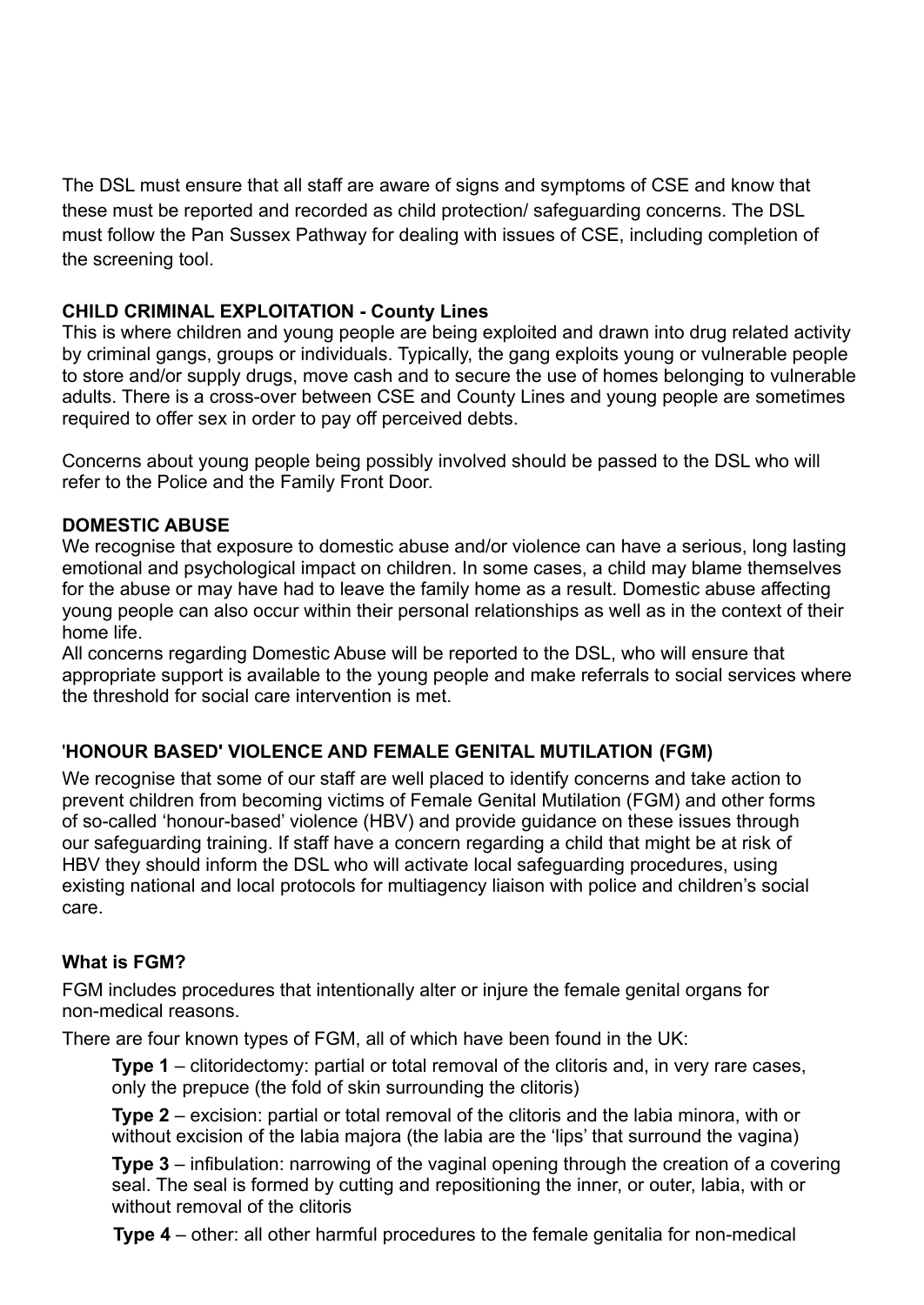purposes, e.g., pricking, piercing, incising, scraping and cauterising the genital area.

FGM is sometimes known as 'female genital cutting' or female circumcision. Communities tend to use local names for this practice, including 'sunna'.

## **Why is FGM Carried Out?**

It is believed that:

- It brings status and respect to the girl and that it gives a girl social acceptance, especially for marriage.
- It preserves a girl's virginity/chastity.
- It is part of being a woman as a rite of passage.
- It upholds the family honour.
- It cleanses and purifies the girl.
- It gives the girl and her family a sense of belonging to the community.
- It fulfils a religious requirement believed to exist.
- It perpetuates a custom/tradition.
- It helps girls and women to be clean and hygienic.
- It is cosmetically desirable.
- It is mistakenly believed to make childbirth safer for the infant.

Religion is sometimes given as a justification for FGM. For example, some people from Muslim communities argue that the Sunna (traditions or practices undertaken or approved by the prophet Mohammed) recommends that women undergo FGM, and some women have been told that having FGM will make them 'a better Muslim'. However, senior Muslim clerics at an international conference on FGM in Egypt in 2006 pronounced that FGM is not Islamic, and the London Central Mosque has spoken out against FGM on the grounds that it constitutes doing harm to oneself or to others, which is forbidden by Islam.

#### **Within Which Communities is FGM Known to be Practised?**

According to the Home Office it is estimated that up to 24,000 girls under the age of 15 are at risk of FGM.

UK communities that are most at risk of FGM include Kenyan, Somali, Sudanese, Sierra Leoni, Egyptian, Nigerian and Eritrean, as well as non-African communities including Yemeni, Afghani, Kurdish, Indonesian and Pakistani.

Obviously, this not to say that all families from the communities listed above practise FGM, and many parents will refuse to have their daughters subjected to this procedure. However, in some communities a great deal of pressure can be put on parents to follow what is seen as a cultural or religious practice.

## **Is FGM Harmful?**

FGM is extremely harmful and is often described as brutal because of the way it is carried out, and its short and long-term effects on physical and psychological health.

FGM is carried out on children between the ages of 0 and 15, depending on the community in which they live. It is often carried out without any form of sedation and without sterile conditions. The girl or young woman is held down while the procedure of cutting takes place and survivors describe extreme pain, fear and feelings of abandonment.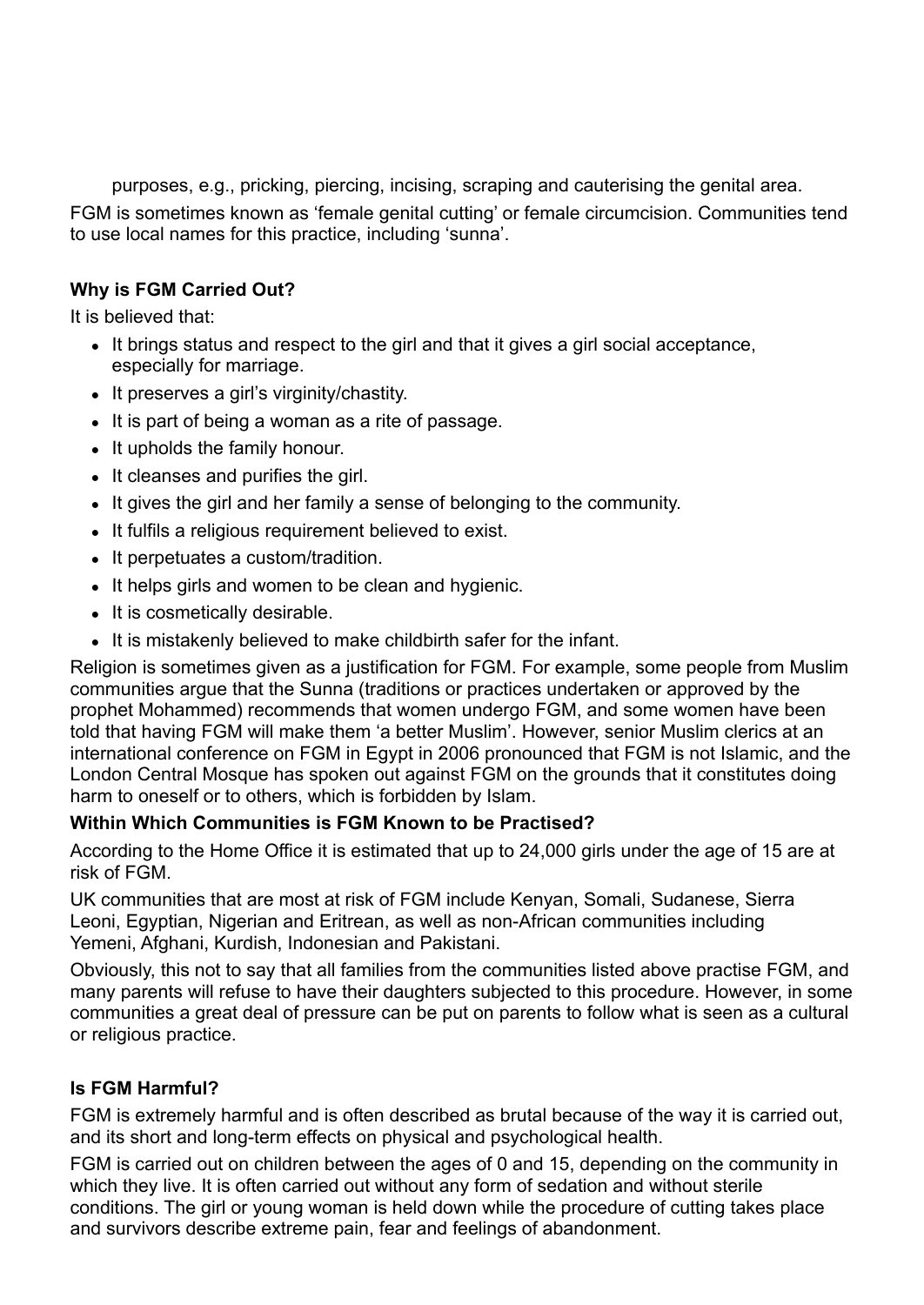Where the vagina is cut and then sewn up, only a very small opening may be left. This is often seen as a way to ensure that when the girl enters marriage, she is a virgin. In some communities the mother of the future husband and the girl's own mother will take the girl to be cut open before the wedding night.

Repeat urinal tract infections are a common problem for women who have undergone FGM, and for some, infections come from menstruation being restricted. Many women have problems during pregnancy and childbirth. The removal of the clitoris denies women physical pleasure during sexual activity and some groups will practise complete removal to ensure chastity.

## **Is it illegal?**

FGM is internationally recognised as a violation of the human rights of girls and women, and is illegal in most countries – including the UK. The Female Genital Mutilation Act 2003 came into force in 2004:

The act makes it illegal to:

- practise FGM in the UK
- take girls who are British nationals or permanent residents of the UK abroad for FGM, whether or not it is lawful in that country
- aid and abet, counsel or procure the carrying out of FGM

abroad. The offence carries a penalty of up to 14 years in prison,

and/or a fine.

## **Signs, Symptoms and Indicators**

The following list of possible signs and indicators are not diagnostic, but are offered as a guide as to what kind of things should alert professionals to the possibility of FGM.

Things that may point to FGM happening:

- a child talking about getting ready for a special ceremony
- a family arranging a long break abroad
- a child's family being from one of the 'at-risk' communities for FGM (see above)
- knowledge that an older sibling has undergone FGM
- a young person talks of going abroad to be 'cut', or get ready for

marriage. Things that may indicate a child has undergone FGM:

- prolonged absence from school or other activities
- behaviour change on return from a holiday abroad, such as the child being withdrawn and appearing subdued
- bladder or menstrual problems
- finding it difficult to sit still, and looking uncomfortable
- complaining about pain between their legs
- mentioning something somebody did to them that they are not allowed to talk about
- secretive behaviour, including isolating themselves from the group
- reluctance to take part in physical activity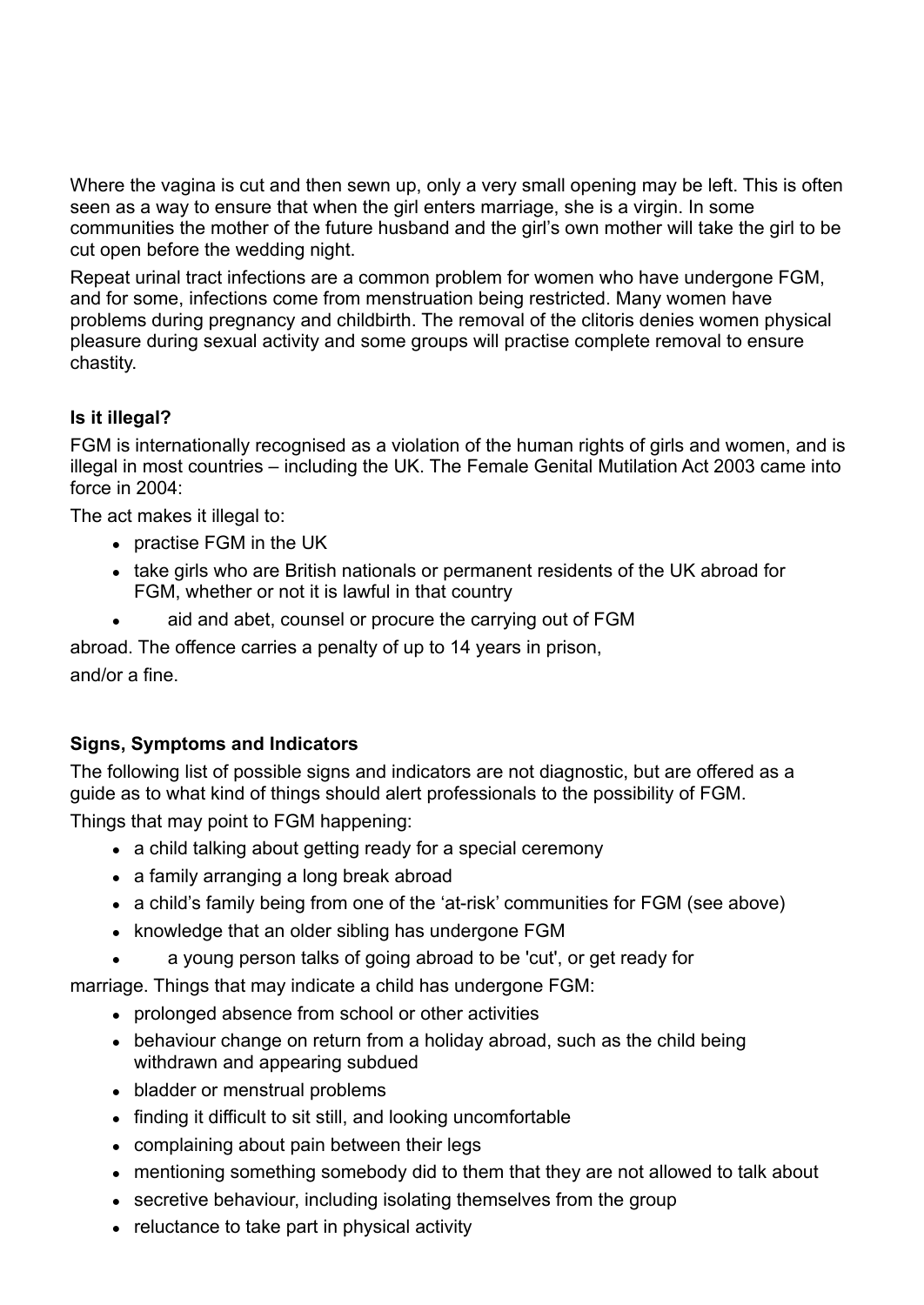- repeated urinal tract infection
- disclosure.

## **What Should We Do?**

Where a member of staff has a concern about a child, they should contact Children's Social Care Services. If the concerns are based on more concrete indicators – i.e., the young person says this is going to happen to them, or disclosure that it has happened to them or to an older sister – the DSL should make a child protection referral and inform the Police as required by the mandatory reporting duty. Staff should not:

- contact the parents before seeking advice from children's social care;
- make any attempt to mediate between the child/young person and parents.

It is important to keep in mind that the parents may not see FGM as a form of abuse; however, they may be under a great deal of pressure from their community and or family to subject their daughters to it. Some parents from identified communities may seek advice and support as to how to resist and prevent FGM for their daughters, and education about the harmful effects of FGM may help to make parents feel stronger in resisting the pressure of others in the community. Remember that religious teaching does not support FGM.

## **The 'One Chance' Rule**

In the same way that we talk about the 'one chance rule' in respect of young people coming forward with fears that they may be forced into marriage, young people disclosing fears that they are going to be sent abroad for FGM are taking the 'one chance', of seeking help.

It is essential that we take such concerns seriously and act without delay. Never underestimate the determination of parents who have decided that it is right for their daughter to undergo FGM. Attempts to mediate may place the child/young person at greater risk, and the family may feel so threatened at the news of their child's disclosure that they bring forward their plans or take action to silence her.

## **Mandatory Reporting Duty**

Where FGM has taken place, since 31 October 2015 there has been a mandatory reporting duty placed on teachers. Section 5B of the Female Genital Mutilation Act 2003 (as inserted by section 74 of the Serious Crime Act 2015) places a statutory duty upon teachers in England and Wales, to personally report to the police where they discover (either through disclosure by the victim or visual evidence) that FGM appears to have been carried out on a girl under 18. Those failing to report such cases will face disciplinary sanctions. Further information on when and how to make a report can be found in the following Home Office guidance: ['Mandatory](https://www.gov.uk/government/uploads/system/uploads/attachment_data/file/469448/FGM-Mandatory-Reporting-procedural-info-FINAL.pdf) [Reporting of Female Genital Mutilation -](https://www.gov.uk/government/uploads/system/uploads/attachment_data/file/469448/FGM-Mandatory-Reporting-procedural-info-FINAL.pdf) procedural [information'](https://www.gov.uk/government/uploads/system/uploads/attachment_data/file/469448/FGM-Mandatory-Reporting-procedural-info-FINAL.pdf) (October 2015).

**FORCED MARRIAGE – a form of Domestic Abuse** and a crime in England and Wales

## **Forced Marriage should be recognised as a human rights abuse – and should always invoke child protection procedures within BCT.**

A forced marriage is one entered into without the full and free consent of one or both parties, and where violence, threats or any other form of coercion is used to cause a person to enter into a marriage. Threats can be physical or emotional and psychological. A lack of full and free consent can be where a person does not consent or where they cannot consent (if they have learning disabilities, for example).

Nevertheless, some communities use religion and culture as a way to coerce a person into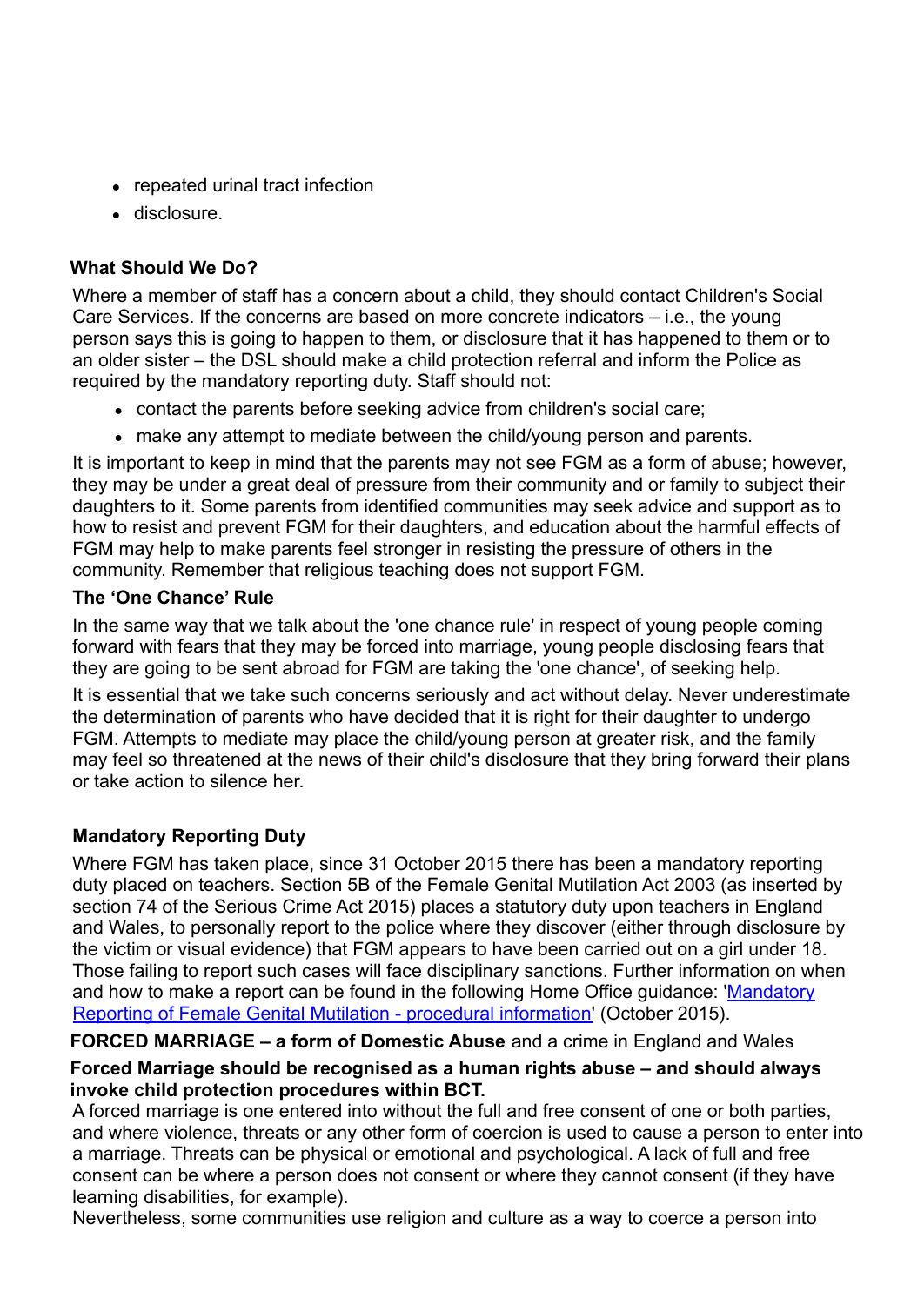marriage.

A forced marriage is not the same as an arranged marriage – in an arranged marriage the families take a leading role in choosing the marriage partner. The marriage is entered into freely by both people.

#### **Warning Signs**

Warning signs can include a sudden drop in performance, truancy from lessons and conflicts with parents over continuation of the student's education.

There may be excessive parental restrictions and control, a history of domestic abuse within the family, or extended absence through sickness or overseas commitments. Students may also show signs of depression or self-harming, and there may be a history of older siblings leaving education early to get married.

#### **The Justifications**

Most cases of forced marriage in the UK involve South Asian families. This is partially a reflection of the fact that there is a large established South Asian population in the UK. It is clear, however, that forced marriage is not a solely South Asian phenomenon — there have been cases involving families from East Asia, the Middle East, Europe and Africa.

Some forced marriages take place in the UK with no overseas element, while others involve a partner coming from overseas, or a British citizen being sent abroad. Parents who force their children to marry often justify it as protecting them, building stronger families and preserving cultural or religious traditions. They may not see it as wrong.

Forced marriage can never be justified on religious grounds: every major faith condemns it and freely given consent is a pre-requisite of Christian, Jewish, Hindu, Muslim and Sikh marriage.

#### **Culture**

Often parents believe that they are upholding the cultural traditions of their home countries, when in fact practices and values there have changed. Some parents come under significant pressure from their extended families to get their children married.

#### **The Law**

Sexual intercourse without consent is rape, regardless of whether this occurs within the confines of a marriage. A girl who is forced into marriage is likely to be raped and may be raped until she becomes pregnant.

In addition, the Forced Marriage (Civil Protection) Act (2007) makes provision for protecting children, young people and adults from being forced into marriage without their full and free consent through Forced Marriage Protection Orders. Breaching a Forced Marriage Protection Order is a criminal offence.

The Anti-Social Behaviour, Crime and Policing Act 2014 makes it a criminal offence, with effect from 16<sup>th</sup> June 2014, to force someone to marry. This includes:

- Taking someone overseas to force them to marry (whether or not the marriage takes place);
- Marrying someone who lacks the mental capacity to consent to the marriage (whether they're pressured into it or not).

#### **What to do if a client seeks help**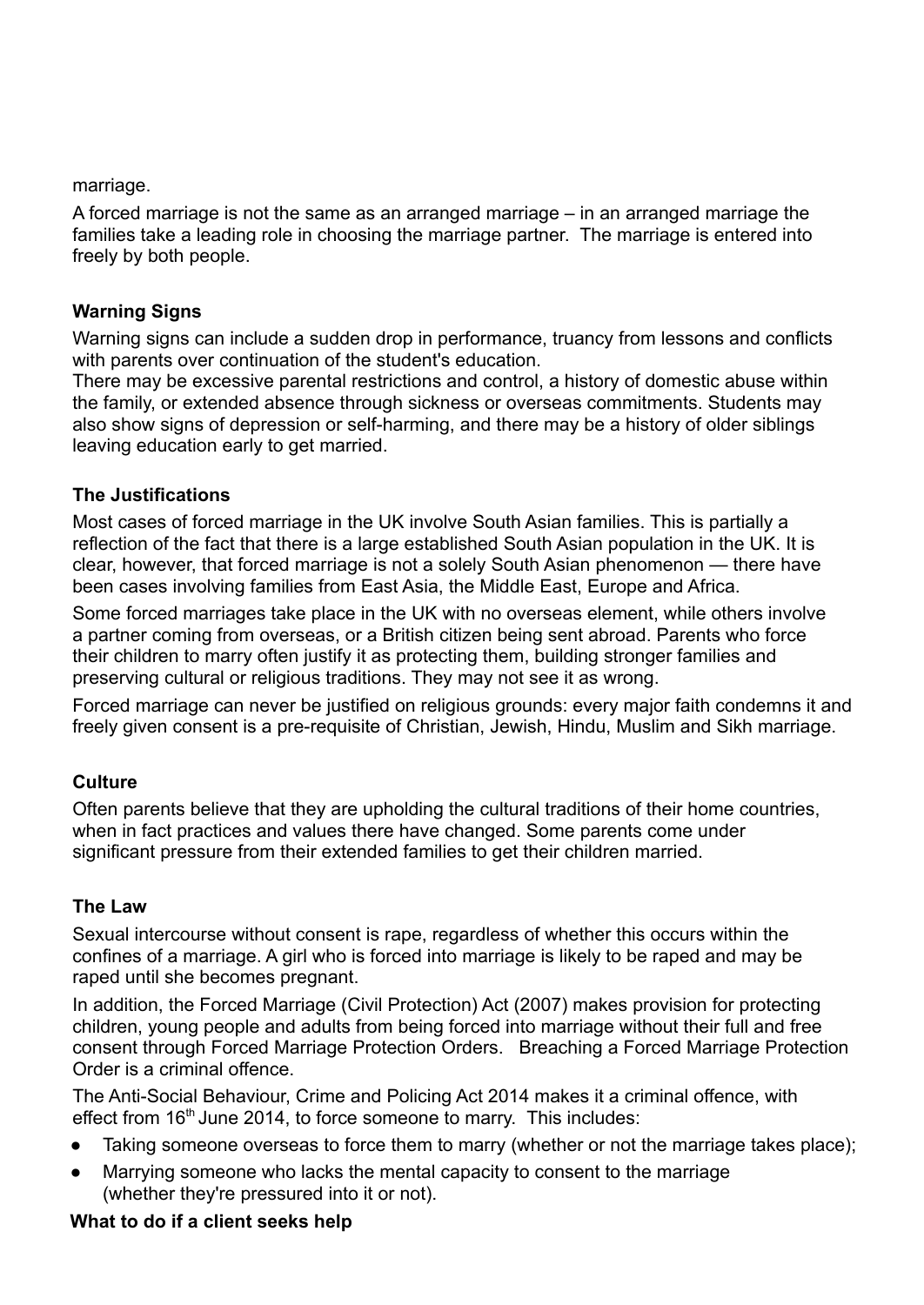- The client should be seen immediately in a private place, where the conversation cannot be overheard.
- The client should be seen on her own, even if she attends with others.
- Develop a safety plan in case the client is seen i.e. prepare another reason why you are meeting.
- Explain all options to the client and recognise and respect her wishes. If the client does not want to be referred to Social Services, you will need to consider whether to respect their wishes — or whether the client's safety requires further action to be taken. If you take action against the client's wishes you must inform the client.
- Establish whether there is a family history of forced marriage i.e. siblings forced to marry.
- Advise the client not to travel overseas and discuss the difficulties she may face.
- Seek advice from the Forced Marriage Unit.
- Liaise with Police and Social Services to establish if any incidents concerning the family have been reported.
- Refer to Police if there is any suspicion that there has been a crime or that one may be committed.
- Refer the client with her consent to the appropriate local and national support groups, and counselling services.

## **What to do if the client is going abroad imminently**

The Forced Marriage Unit advises professionals to gather the following information if at all possible — it will help the unit to locate the student and to repatriate her:

- a photocopy of the student's passport for retention encourage her to keep details of her passport number and the place and date of issue
- as much information as possible about the family (this may need to be gathered discretely)
- full name and date of birth of student under threat
- student's father's name
- any addresses where the student may be staying overseas
- potential spouse's name
- date of the proposed wedding
- the name of the potential spouse's father if known
- addresses of the extended family in the UK and overseas

#### *Specific information*

It is also useful to take information that only the student would know, as this may be helpful during any interview at an embassy or British High Commission — in case another person of the same age is produced pretending to be the student.

Professionals should also take details of any travel plans and people likely to accompany the student. Note also the names and addresses of any close relatives remaining in the UK and a safe means to contact the client — a secret mobile telephone, for example, that will function abroad.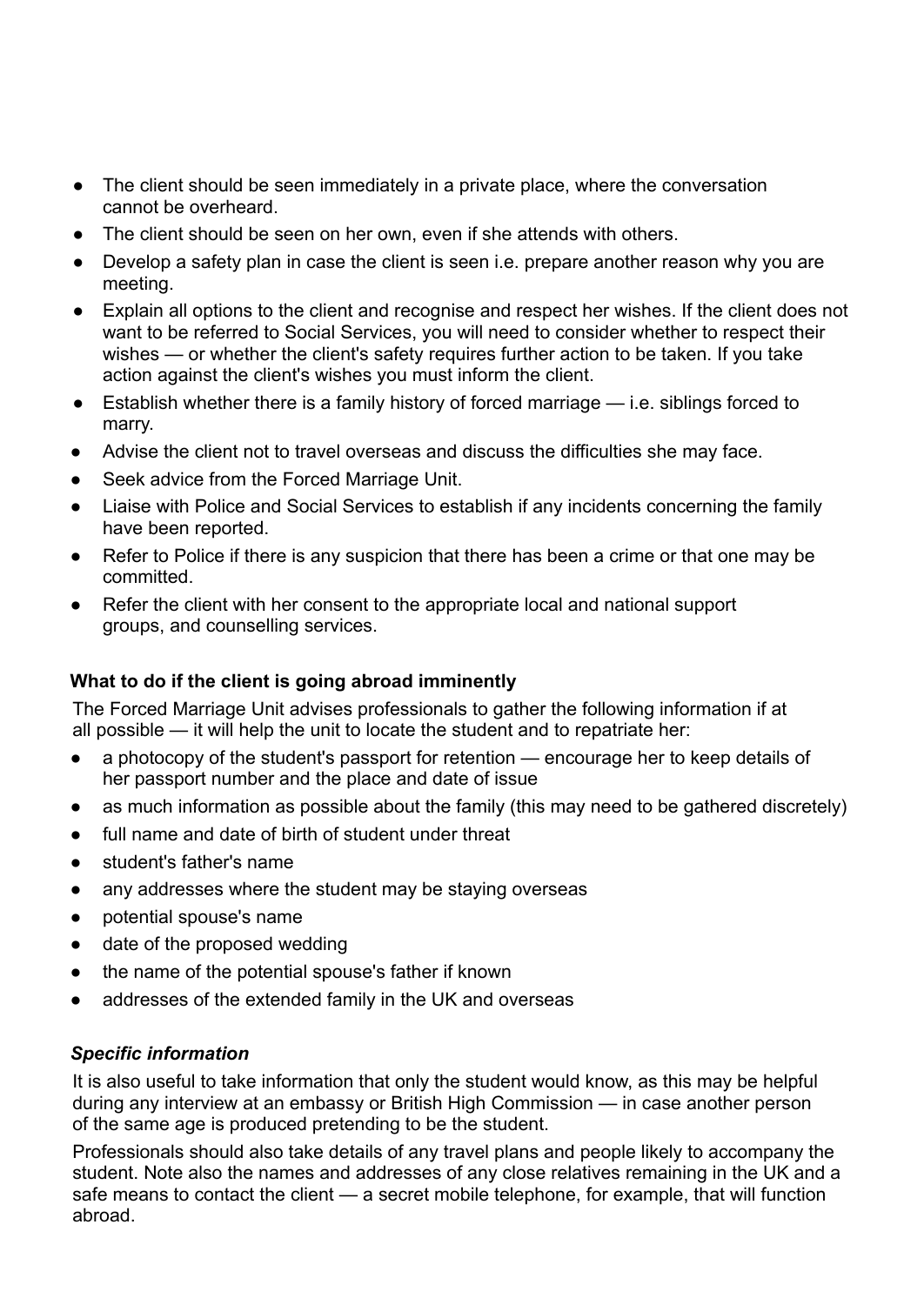## **Forced marriage: what professionals should NOT do**

- treat such allegations merely as domestic issues and send the client back to the family home
- ignore what the client has told you or dismiss the need for immediate protection
- approach the client's family or those with influence within the community, without the express consent of the client, as this will alert them to your concern and may place the client in danger
- contact the family in advance of any enquires by the Police, Children's Services or the Forced Marriage Unit, either by telephone or letter
- share information outside child protection information sharing protocols without the express consent of the client
- breach confidentiality except where necessary in order to ensure the client's safety
- attempt to be a mediator

Further guidance is available from The Forced Marriage Unit:

**Tel:** (+44) (0)20 7008 0151 between 9.00 a.m. and 5.00 p.m. Monday to Friday **Emergency Duty Officer** (out of hours): (+44) (0)20 7008 1500

**E-mail** [fmu@fco.gov.uk](mailto:fmu@fco.gov.uk) **Website:** [www.fco.gov.uk/forcedmarriage](http://www.fco.gov.uk/forcedmarriage) FMU publication: '*Multi-Agency Practice Guidelines: Handling Cases of Forced Marriage' June 09*

## **RADICALISATION AND EXTREMISM**

## **Preventing Radicalisation**

Children and young people are vulnerable to extremist ideology and radicalisation. Extremism is the vocal or active opposition to our fundamental values, including the rule of law, individual liberty and the mutual respect and tolerance of different faiths and beliefs. This also includes calling for the death of members of the armed forces. Radicalisation refers to the process by which a person comes to support terrorism and extremist ideologies associated with terrorist groups.

## **What is Prevent?**

Prevent is the Government's strategy to stop people becoming terrorists or supporting terrorism, **in all its forms**. Prevent works at the pre-criminal stage by using early intervention to encourage individuals and communities to challenge extremist and terrorist ideology and behaviour.

The Counter-Terrorism and Security Act (2015), places a duty on specified authorities, including schools and colleges, to have due regard to the need to prevent people from being drawn into terrorism ("the Prevent duty"). The Prevent duty reinforces existing duties placed upon educational establishments for keeping children safe by:

• Ensuring a broad and balanced curriculum is in place to promote the spiritual, moral, social and cultural development of pupils;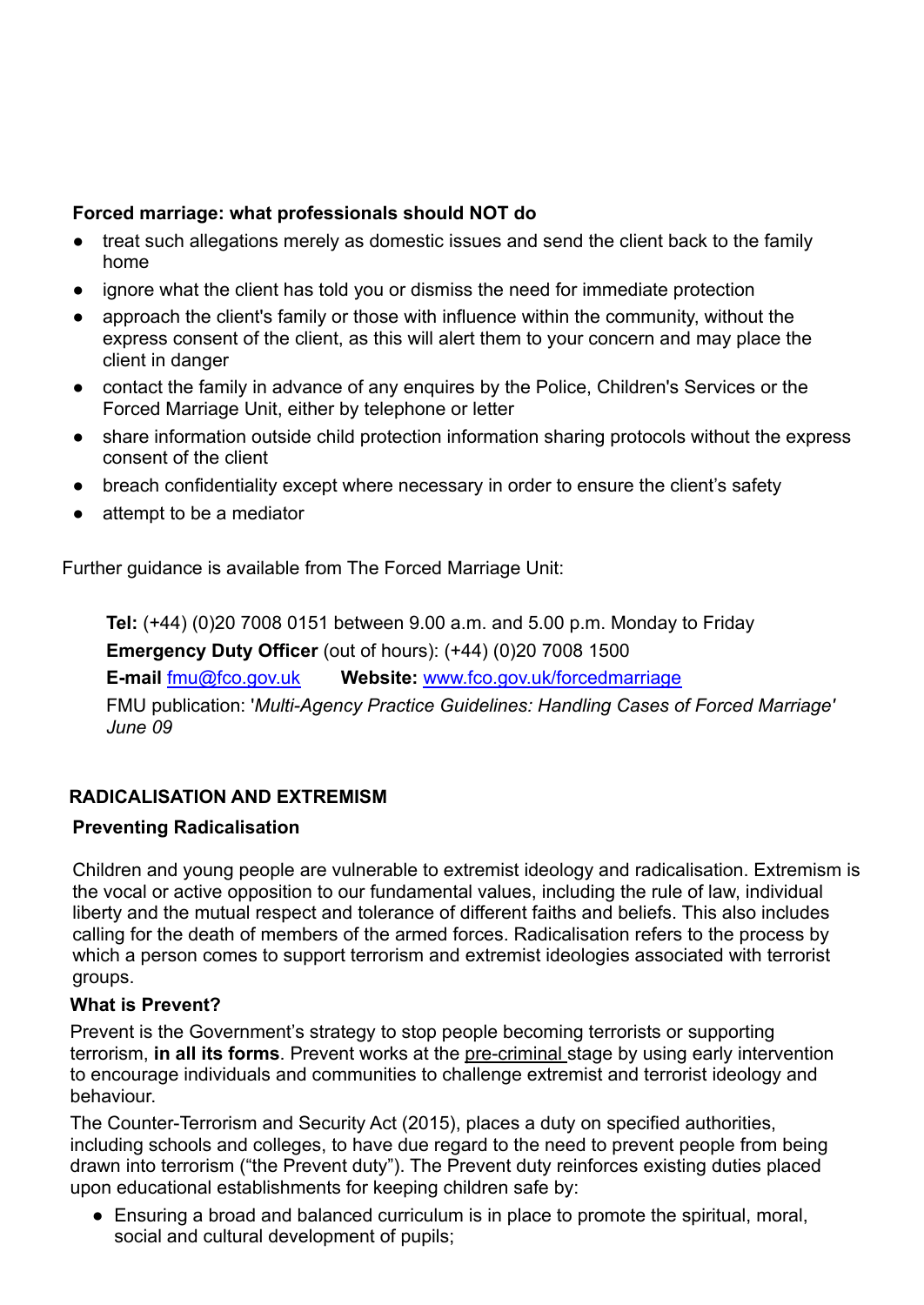- Assessing the risk of pupils being drawn into extremist views;
- Ensuring safeguarding arrangements by working in partnership with local authorities, police and communities;
- Training staff to provide them with the knowledge and ability to identify pupils at risk;
- Keeping pupils safe online, using effective filtering and usage policies.

## **Warning Signs/Indicators of Concern**

There is no such thing as a "typical extremist": those who become involved in extremist actions come from a range of backgrounds and experiences, and most individuals, even those who hold radical views, do not become involved in violent extremist activity.

Clients may become susceptible to radicalisation through a range of social, personal and environmental factors. It is vital that staff are able to recognise those vulnerabilities. However, this list is not exhaustive, nor does it mean that all young people experiencing the above are at risk of radicalisation for the purposes of violent extremism.

Factors which may make clients more vulnerable may include:

- **Identity Crisis:** the client is distanced from their cultural/religious heritage and experiences discomfort about their place in society.
- **Personal Crisis:** the client may be experiencing family tensions; a sense of isolation; low self- esteem; they may have dissociated from their existing friendship group and become involved with a new and different group of friends; they may be searching for answers to questions about identity, faith and belonging.
- **Personal Circumstances:** migration; local community tensions and events affecting the client's country or region of origin may contribute to a sense of grievance that is triggered by personal experience of racism or discrimination or aspects of Government policy.
- **Unmet Aspirations**: the client may have perceptions of injustice; a feeling of failure; rejection of civic life.
- **Experiences of Criminality**: involvement with criminal groups, imprisonment, poor resettlement or reintegration.
- **Special Educational Need**: clients may experience difficulties with social interaction, empathy with others, understanding the consequences of their actions and awareness of the motivations of others.

Clients who are vulnerable to radicalisation may also be experiencing:

- Substance and alcohol misuse
- Pressure
- Influence from older people or via the Internet
- Bullying
- Domestic violence
- Race/hate crime

#### **Behaviours which may indicate a child is at risk of being radicalised or exposed to extremist views could include:**

● Being in contact with extremist recruiters and/or spending increasing time in the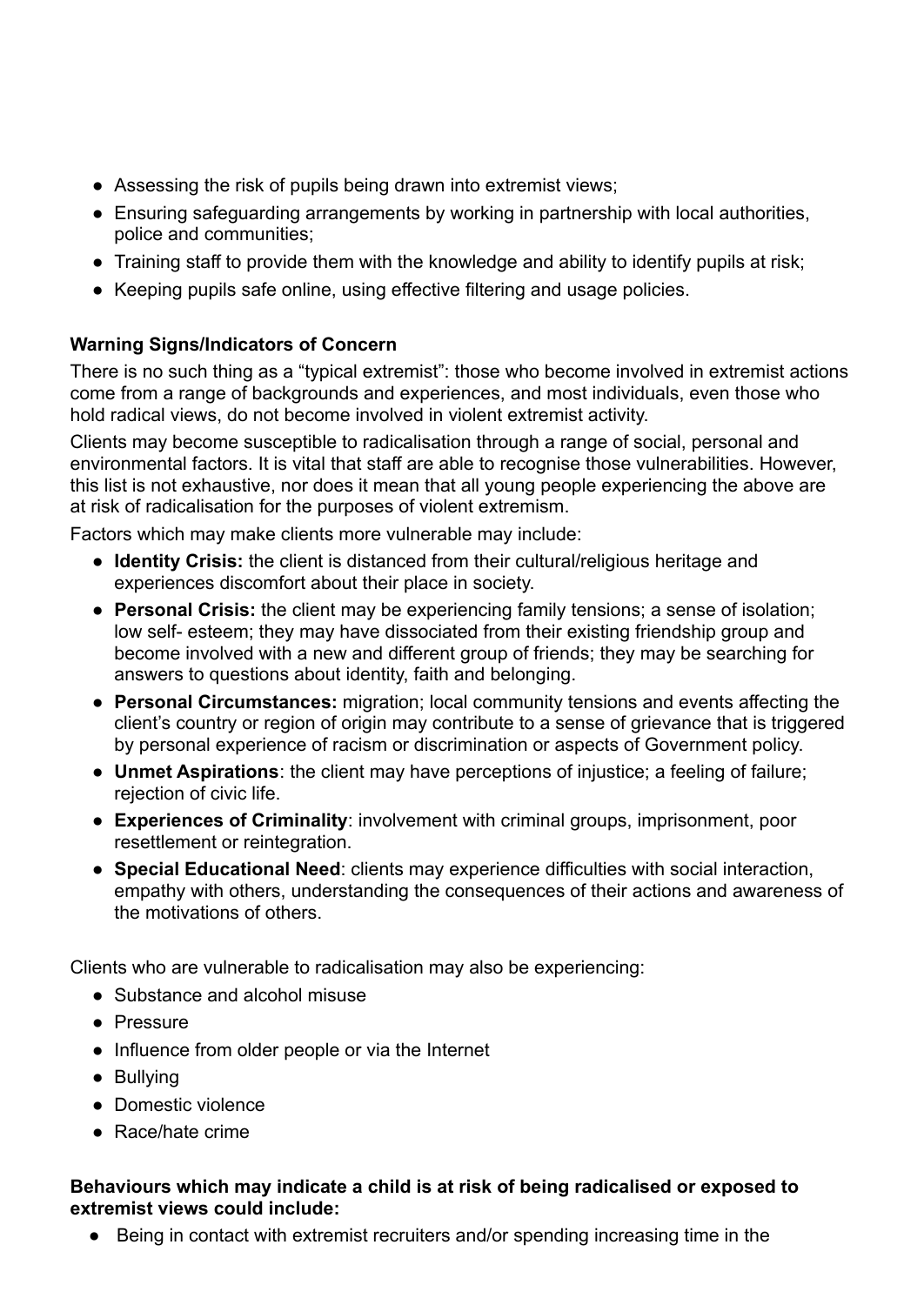company of other suspected extremists;

- Loss of interest in other friends and activities not associated with the extremist ideology, group or cause;
- Clients accessing extremist material online, including through social networking sites;
- Possessing or accessing materials or symbols associated with an extremist cause;
- Using extremist narratives and a global ideology to explain personal disadvantage;
- Clients voicing opinions drawn from extremist ideologies and narratives, this may include justifying the use of violence to solve societal issues;
- Graffiti symbols, writing or art work promoting extremist messages or images;
- Significant changes to appearance and/or behaviour increasingly centred on an extremist ideology, group or cause;
- Changing their style of dress or personal appearance to accord with the group;
- Attempts to recruit others to the group/cause;
- Using insulting to derogatory names for another group;
- Increase in prejudice-related incidents committed by that person these may include:
	- physical or verbal assault; provocative behaviour
	- damage to property
	- derogatory name calling
	- possession of prejudice-related materials; prejudice related ridicule or name calling
	- inappropriate forms of address
	- refusal to co-operate
	- attempts to recruit to prejudice-related organisations
	- condoning or supporting violence towards others
	- Parental reports of changes in behaviour, friendship or actions and requests for assistance;
	- Partner Colleges, local authority services, and police reports of issues affecting pupils in other Colleges.

## **Referral Process**

All concerns about young people vulnerable to radicalisation should be referred to the DSL in the first instance. The DSL will follow safeguarding procedures including:

- Talking to the young person about their behaviour/views/on-line activity/friends etc.;
- Discussion with parents/carers about the concerns:
- Checking out on-line activity, including social media if possible;
- Providing in-house support, if available;
- Providing Early Help targeted support if necessary.

If concerns persist, then the DSL should complete the Channel Referral Form (available from